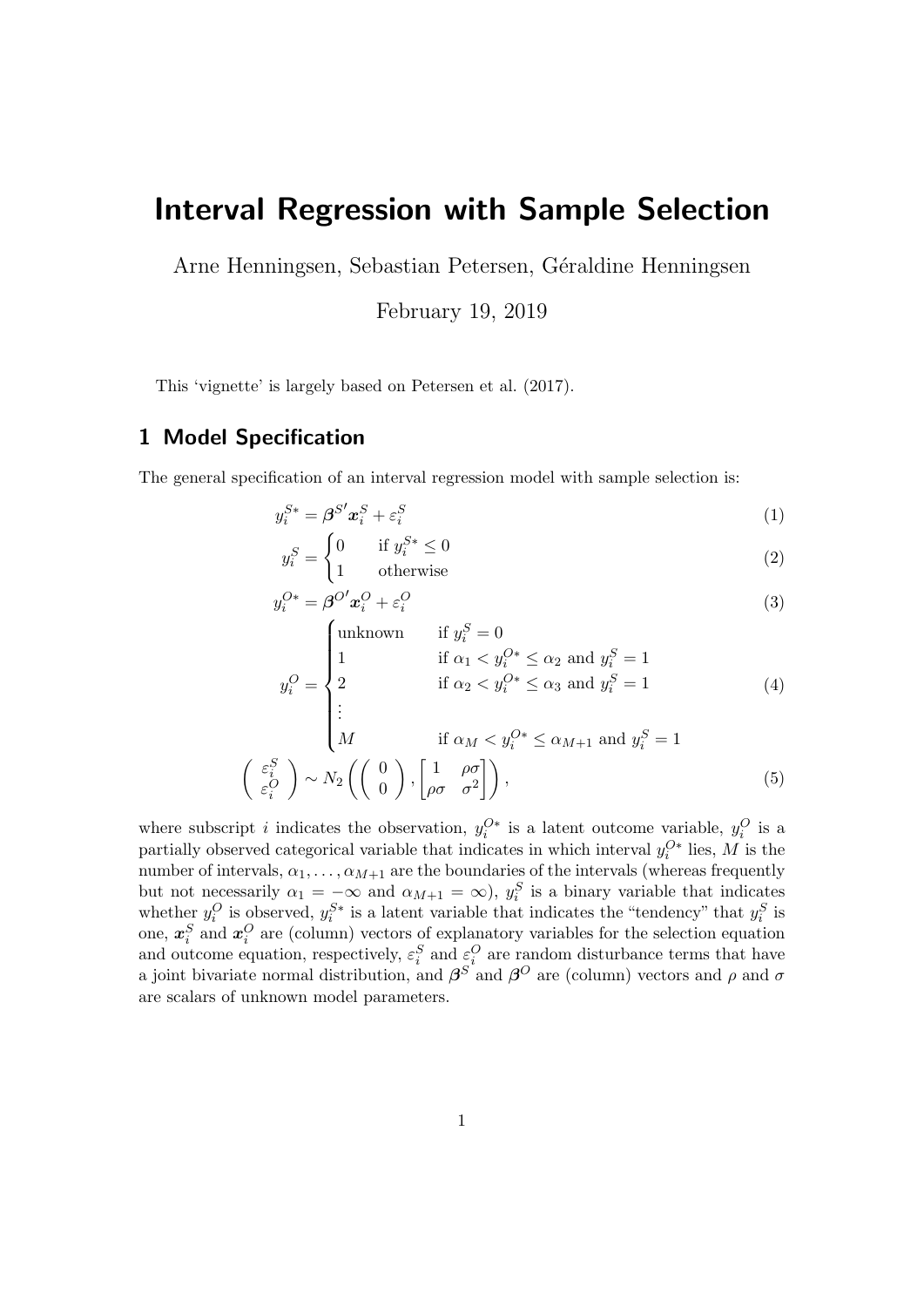### 2 Log-Likelihood Function

The probability that  $y_i^O$  is unobserved is:

$$
P(y_i^S = 0) = P(y_i^{S*} \le 0)
$$
\n(6)

$$
=P\left(\beta^{S'}\mathbf{x}_{i}^{S}+\varepsilon_{i}^{S}\leq0\right)
$$
\n<sup>(7)</sup>

$$
=P\left(\varepsilon_i^S \le -\beta^{S'} \boldsymbol{x}_i^S\right) \tag{8}
$$

The probability that  $y_i^O$  is observed and indicates that  $y_i^{O*}$  lies in the mth interval is:

$$
P(y_i^S = 1 \land y_i^O = m) = P(y_i^{S*} > 0 \land \alpha_m < y_i^{O*} \le \alpha_{m+1})
$$
\n(9)

$$
=P\left(\boldsymbol{\beta}^{S'}\boldsymbol{x}_{i}^{S}+\varepsilon_{i}^{S}>0 \wedge \alpha_{m}<\boldsymbol{\beta}^{O'}\boldsymbol{x}_{i}^{O}+\varepsilon_{i}^{O}\leq \alpha_{m+1}\right) \tag{10}
$$

$$
=P\left(\varepsilon_i^S>-\boldsymbol{\beta}^{S'}\boldsymbol{x}_i^S\wedge\alpha_m-\boldsymbol{\beta}^{O'}\boldsymbol{x}_i^O<\varepsilon_i^O\leq\alpha_{m+1}-\boldsymbol{\beta}^{O'}\boldsymbol{x}_i^O\right) \tag{11}
$$

The log-likelihood contribution of the ith observation is:

$$
\ell_i = (1 - y_i^S) \ln \left[ \Phi \left( -\beta^{S'} \mathbf{x}_i^S \right) \right]
$$
\n
$$
+ \sum_{m=1}^M y_i^S (y_i^O = m) \ln \left[ \Phi_2 \left( \frac{\alpha_{m+1} - \beta^{O'} \mathbf{x}_i^O}{\sigma}, \beta^{S'} \mathbf{x}_i^S, -\rho \right) -\Phi_2 \left( \frac{\alpha_m - \beta^{O'} \mathbf{x}_i^O}{\sigma}, \beta^{S'} \mathbf{x}_i^S, -\rho \right) \right],
$$
\n(12)

where  $\Phi(.)$  indicates the cumulative distribution function of the univariate standard normal distribution and  $\Phi_2(.)$  indicates the cumulative distribution function of the bivariate standard normal distribution.

### 3 Restricting coefficients  $\rho$  and  $\sigma^2$

The parameter  $\rho$  needs to be in the interval (−1, 1). In order to restrict  $\rho$  to be in this interval, we estimate  $arctan(\rho)$  instead of  $\rho$  so that the derived parameter  $\rho =$  $tan(arctan(\rho))$  is always in the interval  $(-1, 1)$ . We use the delta method to calculate approximate standard errors of the derived parameter  $\rho$ , whereas the corresponding element of the Jacobian matrix is:

$$
\frac{\partial \tan(\arctan(\rho))}{\partial \arctan(\rho)} = \frac{\partial \rho}{\partial \arctan(\rho)} = (1 + \rho^2)
$$
\n(13)

The parameter  $\sigma$  needs to be strictly positive, i.e.  $\sigma > 0$ . In order to restrict  $\sigma$  to be strictly positive, we estimate  $log(\sigma)$  instead of  $\sigma$  or  $\sigma^2$  so that the derived parameters  $\sigma = \exp(\log(\sigma))$  and  $\sigma^2 = \exp(2 \log(\sigma))$  are always strictly positive. We use the delta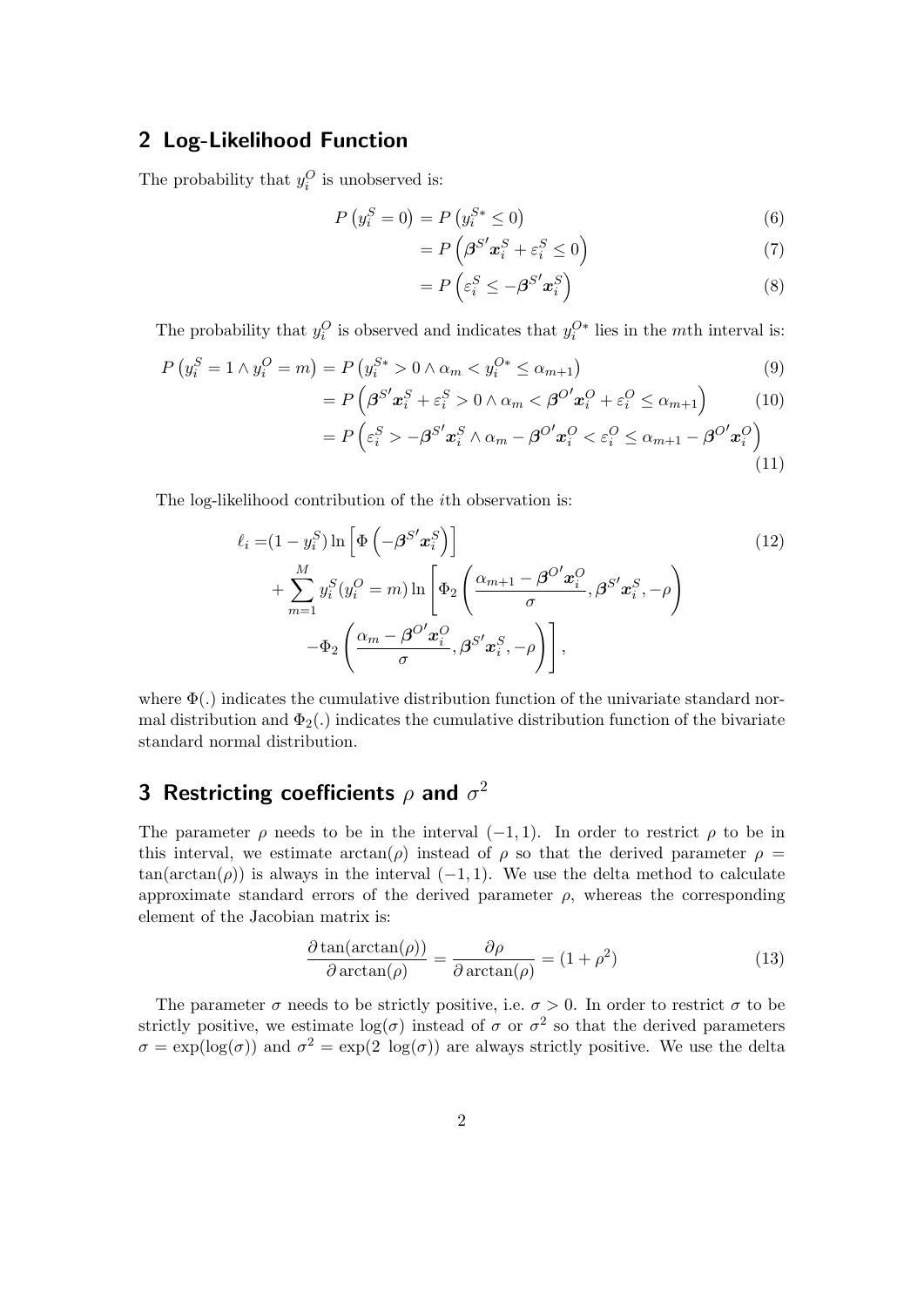method to calculate approximate standard errors of the derived parameters  $\sigma$  and  $\sigma^2$ , whereas the corresponding elements of the Jacobian matrix are:

$$
\frac{\partial \exp(\log(\sigma))}{\partial \log(\sigma)} = \exp(\log(\sigma)) = \sigma \tag{14}
$$

$$
\frac{\partial \exp(2 \log(\sigma))}{\partial \log(\sigma)} = 2 \exp(2 \log(\sigma)) = 2 \sigma^2 \tag{15}
$$

### <span id="page-2-1"></span>4 Gradients of the CDF of the bivariate standard normal distribution

In order to facilitate the calculation of the gradients of the log-likelihood function, we calculate the partial derivatives of the cumulative distribution function (CDF) of the bivariate standard normal distribution:

<span id="page-2-2"></span><span id="page-2-0"></span>
$$
\Phi_2(x_1, x_2, \rho) = \int_{-\infty}^{x_2} \int_{-\infty}^{x_1} \phi_2(a_1, a_2, \rho) \, da_1 \, da_2,\tag{16}
$$

where  $\phi_2(.)$  is the probability density function (PDF) of the bivariate standard normal distribution:

$$
\phi_2(x_1, x_2, \rho) = \frac{1}{2\pi\sqrt{1 - \rho^2}} \cdot \exp\left(-\frac{x_1^2 - 2\rho x_1 x_2 + x_2^2}{2(1 - \rho^2)}\right)
$$
(17)

In the following, we check equation [\(17\)](#page-2-0) by a simple numerical example:

```
> library( "mvtnorm" )
> library( "maxLik" )
> x1 < -0.4> x2 < -0.3>rho <- -0.6 \,> sigma \leq matrix( c( 1, rho, rho, 1), nrow = 2)
> dens <- dmvnorm( c( x1, x2 ), sigma = sigma )
> print( dens )
[1] 0.1831324
> all.equal( dens, ( 2 * pi * sqrt( 1 - rho^2 ) )^(-1) *+ exp( - ( x1^2 - 2 * rho * x1 * x2 + x2^2 ) / ( 2 * ( 1 - rho^2 ) ) ) )
[1] TRUE
```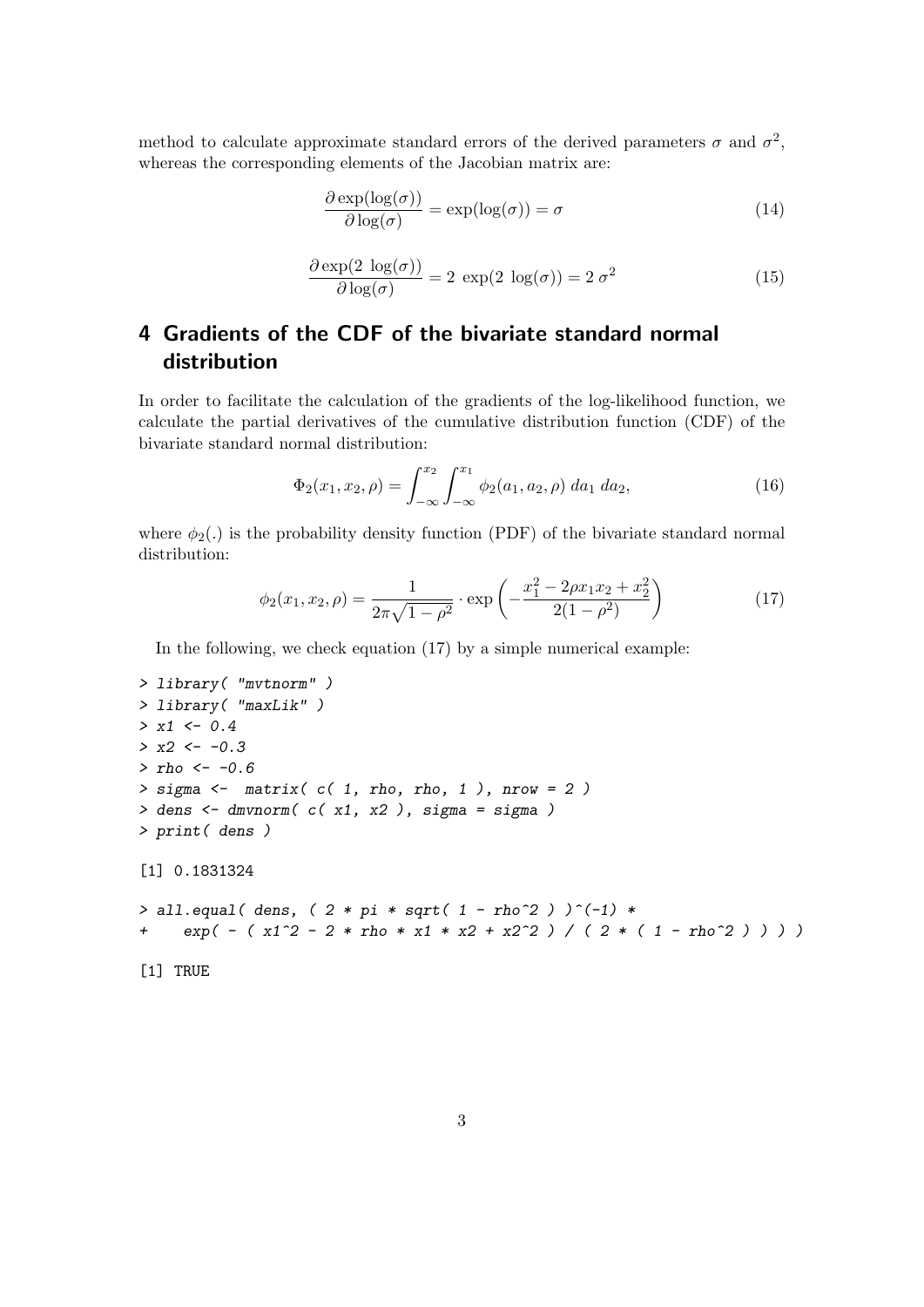#### 4.1 Gradients with respect to the limits  $(x_1$  and  $x_2)$

$$
\frac{\partial \Phi_2(x_1, x_2, \rho)}{\partial x_2} = \int_{-\infty}^{x_1} \phi_2(a_1, x_2, \rho) \, da_1 \tag{18}
$$

<span id="page-3-0"></span>
$$
= \int_{-\infty}^{x_1} \phi(a_1 | x_2, \rho) \phi(x_2) \, da_1 \tag{19}
$$

<span id="page-3-1"></span>
$$
= \int_{-\infty}^{x_1} \tilde{\phi}\left(a_1, \rho x_2, 1 - \rho^2\right) \phi(x_2) \, da_1 \tag{20}
$$

<span id="page-3-2"></span>
$$
= \int_{-\infty}^{x_1} \phi \left( \frac{a_1 - \rho x_2}{\sqrt{1 - \rho^2}} \right) \left( \sqrt{1 - \rho^2} \right)^{-1} \phi(x_2) \, da_1 \tag{21}
$$

<span id="page-3-3"></span>
$$
= \int_{-\infty}^{x_1} \phi \left( \frac{a_1 - \rho x_2}{\sqrt{1 - \rho^2}} \right) \left( \sqrt{1 - \rho^2} \right)^{-1} da_1 \phi(x_2)
$$
 (22)

$$
= \int_{-\infty}^{\frac{x_1 - \rho x_2}{\sqrt{1 - \rho^2}}} \phi(a_1) \, da_1 \, \phi(x_2) \tag{23}
$$

<span id="page-3-4"></span>
$$
= \Phi\left(\frac{x_1 - \rho x_2}{\sqrt{1 - \rho^2}}\right) \phi(x_2), \tag{24}
$$

where  $\tilde{\phi}(\cdot,\mu,\sigma^2)$  indicates the density function of a normal distribution with mean  $\mu$  and variance  $\sigma^2$ .

In the following, we use the same simple numerical example as in the beginning of section [4](#page-2-1) to check the above derivations. First, we check whether the PDF of the bivariate standard normal distribution, i.e.  $\phi_2(x_1, x_2, \rho)$  (part of equation [18\)](#page-3-0), is equal to  $\tilde{\phi}\left(x_1, \rho x_2, 1-\rho^2\right) \phi(x_2)$  (part of equation [20\)](#page-3-1) and equal to  $\phi\left((x_1-\rho x_2)/(\sqrt{1-\rho^2})\right)$  $\left(\sqrt{1-\rho^2}\right)^{-1} \phi(x_2)$  (part of equations [21](#page-3-2) and [22\)](#page-3-3):  $>$  all.equal( dens, dnorm( x1, rho \* x2, sqrt( 1 - rho^2 ) ) \* dnorm(x2) )

[1] TRUE

```
> all.equal( dens, ( dnorm( ( x1 - rho * x2 ) / sqrt( 1 - rho^2 ) ) /
+ sqrt(1 - rho^2) ) * dnorm(x2) )
```
[1] TRUE

In the following, we will numerically calculate the derivative of the cumulative distri-bution function of the bivaraite normal distribution (equation [16\)](#page-2-2) with respect to  $x_2$  and check wehther this partial derivative is equal to the right-hand sides of equations [\(18\)](#page-3-0), [\(21\)](#page-3-2), [\(22\)](#page-3-3), and [\(24\)](#page-3-4):

```
> funX2 <- function( a2 ) {
+ prob <- pmvnorm( upper = c( x1, a2 ), sigma = sigma )
```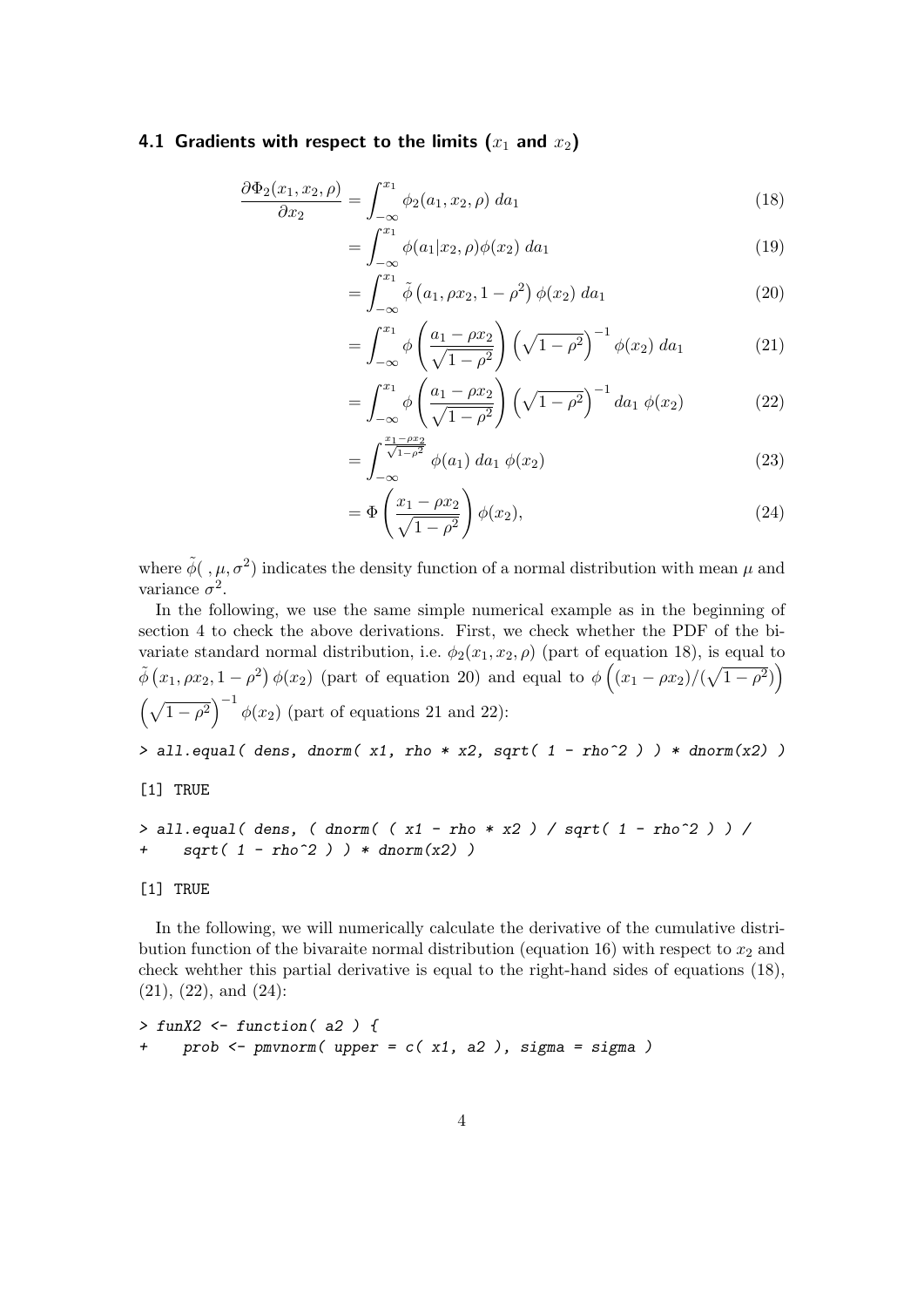```
+ return( prob )
+ }
> grad <- c( numericGradient( funX2, x2 ) )
> print( grad )
[1] 0.2320142
> funX1 \le function( a1) {
+ dens <- rep( NA, length( a1 ) )
+ for( i in 1:length( a1 ) ) {
+ dens[i] <- dmvnorm( c( a1[i], x2 ), sigma = sigma )
+ }
+ return( dens )
+ }
> all.equal( grad, integrate( funX1, lower = -Inf, upper = x1) \text{\$value})
[1] TRUE
> funX1a \le function( a1 ) {
+ dens <- rep( NA, length( a1 ) )
+ for( i in 1:length( a1 ) ) {
+ dens[i] <- ( dnorm( ( a1[i] - rho * x2 ) / sqrt( 1 - rho^2 ) ) /
+ sqrt(1-\text{rho}^2) ) * dnorm(x2)
+ }
+ return( dens )
+ }
> all.equal( grad, integrate( funX1a, lower = -Inf, upper = x1)$value)
[1] TRUE
> funX1b \le function( a1) {
+ dens <- rep( NA, length( a1 ) )
+ for( i in 1:length( a1 ) ) {
+ dens[i] <- dnorm( ( a1[i] - rho * x2 ) / sqrt( 1 - rho^2 ) ) /
+ sqrt(1-\text{rho}^2)+ }
+ return( dens )
+ }
> all.equal( grad,
+ integrate( funX1b, lower = -Inf, upper = x1 )$value * dnorm(x2) )
[1] TRUE
> all.equal( grad,
+ pnorm( (x1 - rho * x2) / sqrt( 1 - rho^2 ) ) * dnorm( x2 ) )
[1] TRUE
```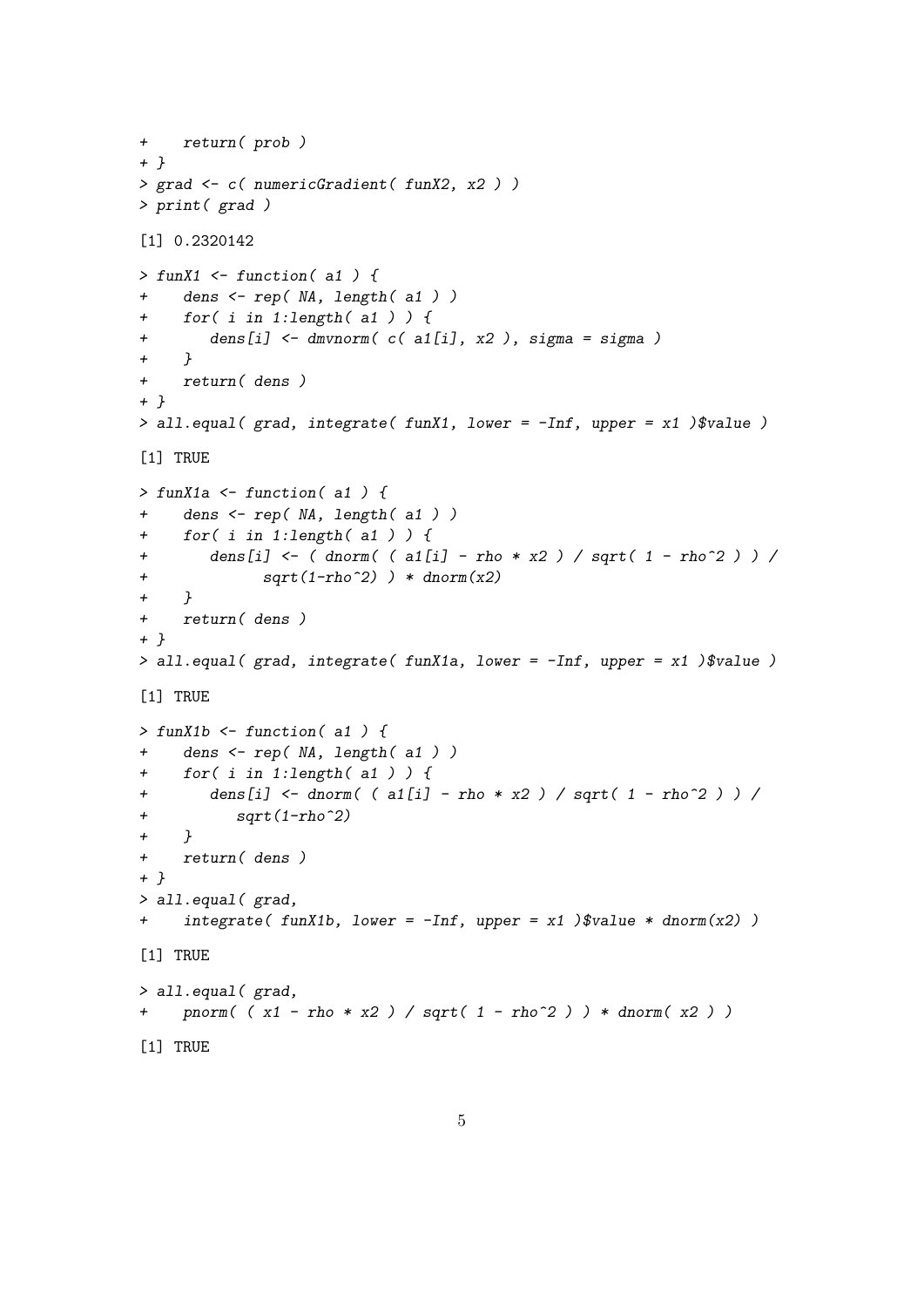# 4.2 Gradients with respect to the coefficient of correlation  $(\rho)$

<span id="page-5-0"></span>
$$
\frac{\partial \Phi_2(x_1, x_2, \rho)}{\partial \rho} \tag{25}
$$

$$
=\frac{\partial\left[\int_{-\infty}^{x_1}\int_{-\infty}^{x_2}\phi_2(a_1,a_2,\rho)\,da_2\,da_1\right]}{\partial\rho}\tag{26}
$$

$$
=\int_{-\infty}^{x_1} \int_{-\infty}^{x_2} \frac{\partial \phi_2(a_1, a_2, \rho)}{\partial \rho} da_2 da_1 \tag{27}
$$

$$
= \int_{-\infty}^{x_1} \int_{-\infty}^{x_2} \frac{\partial}{\partial \rho} \left( \frac{\exp\left(-\frac{a_1^2 - 2\rho a_1 a_2 + a_2^2}{2(1 - \rho^2)}\right)}{2\pi \sqrt{1 - \rho^2}} \right) \, da_2 \, da_1 \tag{28}
$$

$$
= \int_{-\infty}^{x_1} \int_{-\infty}^{x_2} \frac{1}{2\pi} \frac{\partial}{\partial \rho} \left( \frac{\exp\left(-\frac{a_1^2 - 2\rho a_1 a_2 + a_2^2}{2(1 - \rho^2)}\right)}{\sqrt{1 - \rho^2}} \right) \, da_2 \, da_1 \tag{29}
$$

$$
= \int_{-\infty}^{x_1} \int_{-\infty}^{x_2} \frac{1}{2\pi} \left( \frac{\frac{\partial}{\partial \rho} \left( \exp\left( -\frac{a_1^2 - 2\rho a_1 a_2 + a_2^2}{2(1 - \rho^2)} \right) \right) \cdot \sqrt{1 - \rho^2}}{1 - \rho^2} \right) \tag{30}
$$

$$
-\frac{\frac{\partial}{\partial \rho}(\sqrt{1-\rho^2})\cdot \exp\left(-\frac{a_1^2-2\rho a_1 a_2+a_2^2}{2(1-\rho^2)}\right)}{1-\rho^2}\right) da_2 da_1
$$

$$
= \int_{-\infty}^{x_1} \int_{-\infty}^{x_2} \frac{1}{2\pi} \left( \frac{\frac{\partial}{\partial \rho} \left( -\frac{a_1^2 - 2\rho a_1 a_2 + a_2^2}{2(1 - \rho^2)} \right) \cdot \exp\left( -\frac{a_1^2 - 2\rho a_1 a_2 + a_2^2}{2(1 - \rho^2)} \right) \cdot \sqrt{1 - \rho^2}}{1 - \rho^2} \right)
$$
\n
$$
- \frac{\left( -\frac{\rho}{\sqrt{1 - \rho^2}} \right) \cdot \exp\left( -\frac{a_1^2 - 2\rho a_1 a_2 + a_2^2}{2(1 - \rho^2)} \right)}{1 - \rho^2} d a_2 d a_1
$$
\n(31)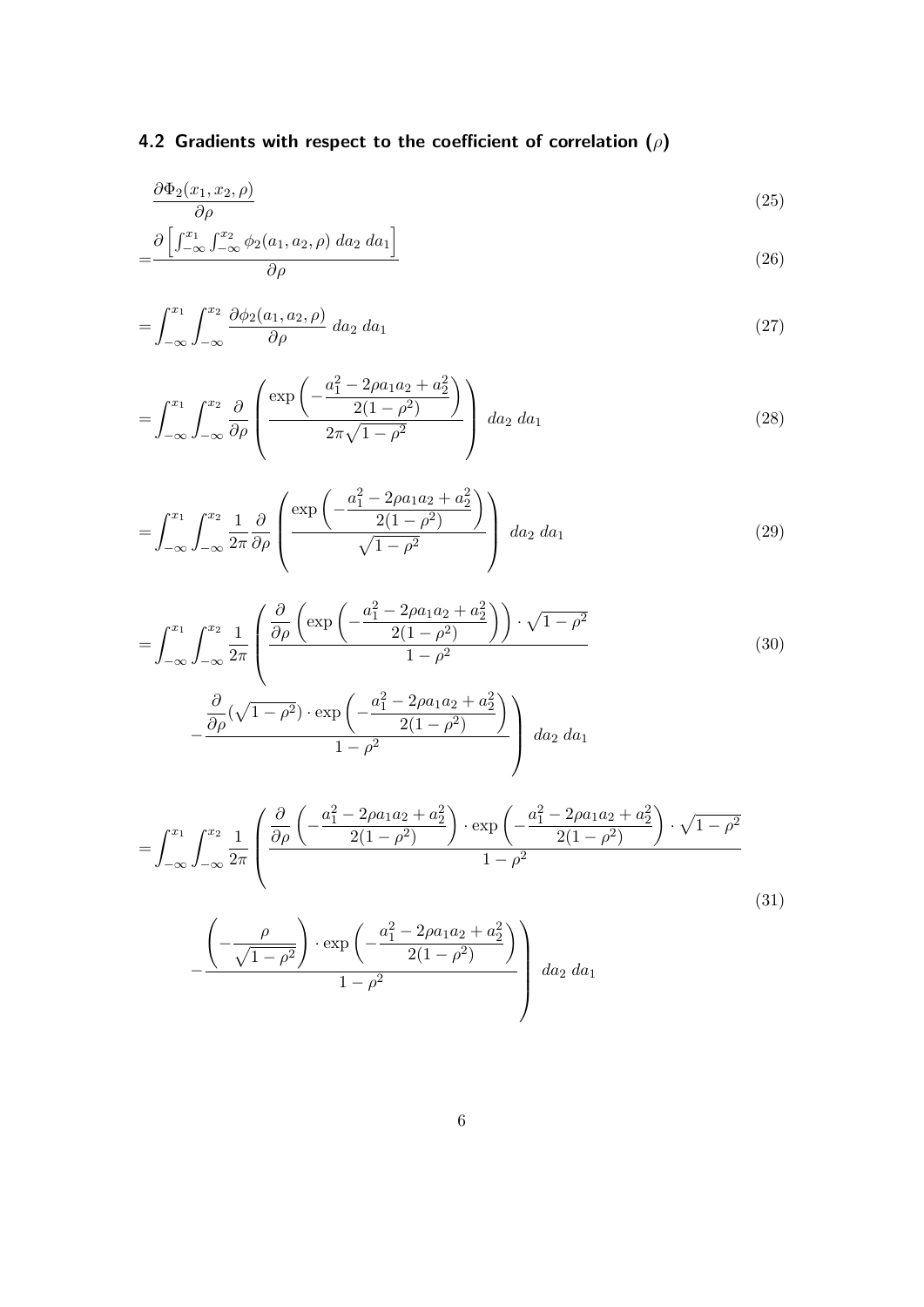$$
= \int_{-\infty}^{x_1} \int_{-\infty}^{x_2} \frac{1}{2\pi} \left( \frac{\left(-4\rho(a_1^2 - 2\rho a_1 a_2 + a_2^2) - 2(1 - \rho^2)(-2a_1 a_2)\right)}{4(1 - \rho^2)^2} \cdot \exp\left(-\frac{a_1^2 - 2\rho a_1 a_2 + a_2^2}{2(1 - \rho^2)}\right) \cdot \sqrt{1 - \rho^2}}{1 - \rho^2} \right)
$$
(32)

$$
-\frac{\left(-\frac{\rho}{\sqrt{1-\rho^2}}\right)\cdot\exp\left(-\frac{a_1^2-2\rho a_1 a_2+a_2^2}{2(1-\rho^2)}\right)}{1-\rho^2}\, da_2 \, da_1
$$

$$
= \int_{-\infty}^{x_1} \int_{-\infty}^{x_2} \frac{1}{2\pi} \left( \frac{\left( -4\rho (a_1^2 - 2\rho a_1 a_2 + a_2^2) - 2(1 - \rho^2)(-2a_1 a_2) \right)}{4(1 - \rho^2)^2} \cdot \sqrt{1 - \rho^2} - \frac{\left( -\frac{\rho}{\sqrt{1 - \rho^2}} \right)}{1 - \rho^2} \right)
$$
\n(33)

$$
\cdot \exp\left(-\frac{a_1^2 - 2\rho a_1 a_2 + a_2^2}{2(1-\rho^2)}\right) \, da_2 \, da_1
$$

$$
= \int_{-\infty}^{x_1} \int_{-\infty}^{x_2} \frac{1}{2\pi} \left( \frac{\left( -4\rho (a_1^2 - 2\rho a_1 a_2 + a_2^2) - 2(1 - \rho^2)(-2a_1 a_2) \right)}{4(1 - \rho^2)^{\frac{5}{3}}} + \frac{\rho}{(1 - \rho^2)^{\frac{3}{2}}} \right) \tag{34}
$$
  

$$
\cdot \exp \left( -\frac{a_1^2 - 2\rho a_1 a_2 + a_2^2}{2(1 - \rho^2)} \right) \, da_2 \, da_1
$$

$$
= \int_{-\infty}^{x_1} \int_{-\infty}^{x_2} \frac{1}{2\pi} \left( \frac{\left(-4\rho(a_1^2 - 2\rho a_1 a_2 + a_2^2) - 2(1 - \rho^2)(-2a_1 a_2)\right)}{4(1 - \rho^2)^{\frac{5}{2}}} + \frac{\rho}{(1 - \rho^2)^{\frac{3}{2}}} \right) \tag{35}
$$

$$
\cdot \exp\left(-\frac{a_1^2 - 2\rho a_1 a_2 + a_2^2}{2(1 - \rho^2)}\right) \, da_2 \, da_1
$$

$$
= \int_{-\infty}^{x_1} \int_{-\infty}^{x_2} \frac{1}{2\pi} \left( \frac{\rho}{(1-\rho^2)^{\frac{3}{2}}} - \frac{\rho(a_1^2 - \rho a_1 a_2 + a_2^2) - a_1 a_2}{(1-\rho^2)^{\frac{5}{2}}} \right) \cdot \exp\left( -\frac{a_1^2 - 2\rho a_1 a_2 + a_2^2}{2(1-\rho^2)} \right) \, da_2 \, da_1 \tag{36}
$$

$$
=\frac{1}{2\pi\sqrt{(1-\rho^2)}}\int_{-\infty}^{x_1}\int_{-\infty}^{x_2}\left(\frac{\rho}{1-\rho^2}-\frac{\rho(a_1^2-\rho a_1a_2+a_2^2)-a_1a_2}{(1-\rho^2)^2}\right)
$$
  
 
$$
\cdot \exp\left(-\frac{a_1^2-2\rho a_1a_2+a_2^2}{2(1-\rho^2)}\right) \, da_2 \, da_1 \tag{37}
$$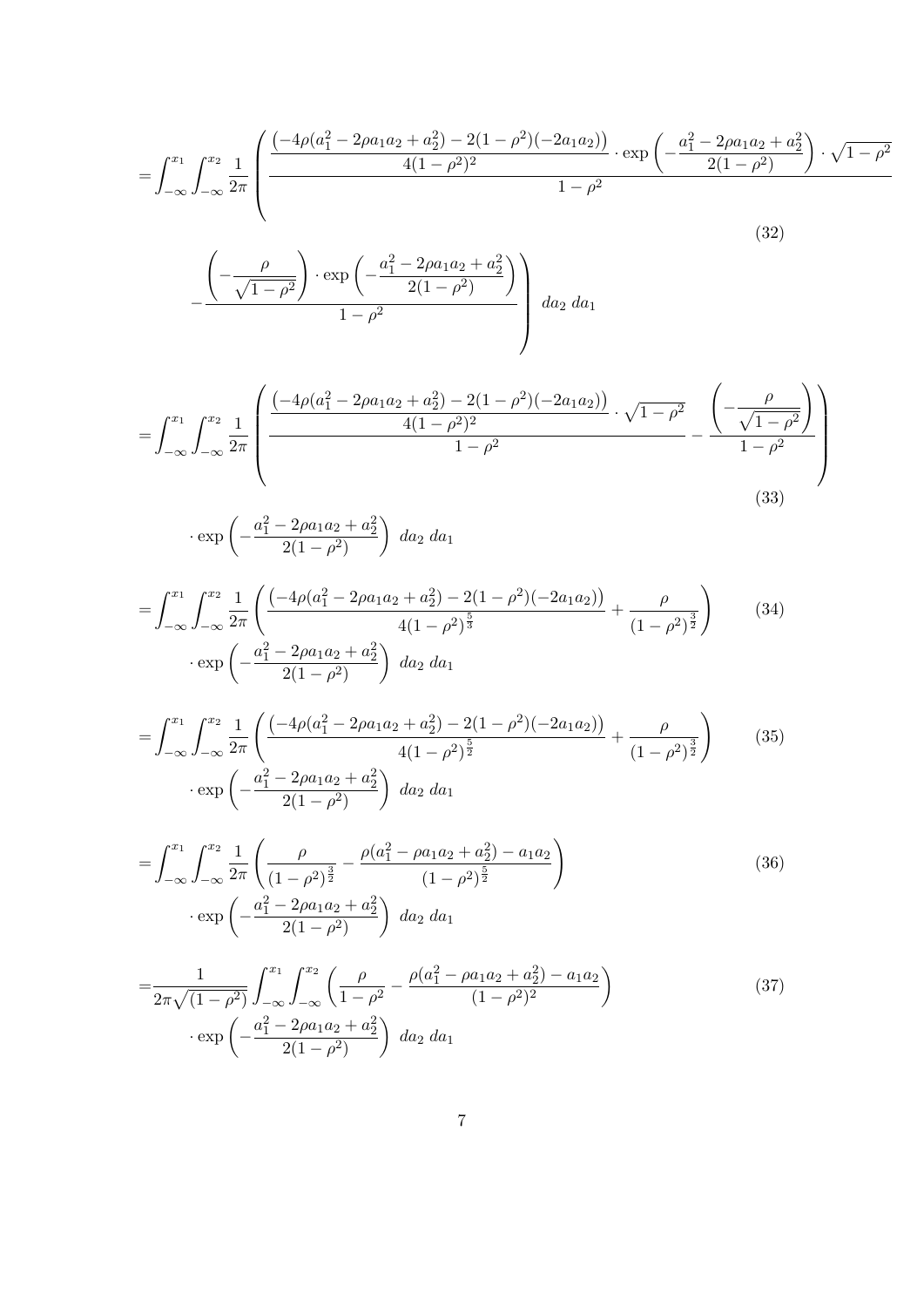$$
=\frac{1}{2\pi\sqrt{(1-\rho^2)}}\int_{-\infty}^{x_1}\left|\left(-\frac{2a_1-2\rho a_2}{2(1-\rho^2)}\right)\cdot\exp\left(-\frac{a_1^2-2\rho a_1a_2+a_2^2}{2(1-\rho^2)}\right)\right|_{-\infty}^{x_2}da_1\tag{38}
$$

$$
=\frac{1}{2\pi\sqrt{(1-\rho^2)}}\int_{-\infty}^{x_1}\left(\left(-\frac{2a_1-2\rho x_2}{2(1-\rho^2)}\right)\cdot\exp\left(-\frac{a_1^2-2\rho a_1x_2+x_2^2}{2(1-\rho^2)}\right)\right)
$$
  

$$
-\lim_{a_2\to-\infty}\frac{1}{2(1-\rho^2)}\frac{-2a_1+2\rho a_2}{\exp\left(\frac{a_1^2-2\rho a_1a_2+a_2^2}{2(1-\rho^2)}\right)}\right)da_1
$$
(39)

Applying L'Hospital on the last term leads to

$$
=\frac{1}{2\pi\sqrt{(1-\rho^2)}}\int_{-\infty}^{x_1}\left(\left(-\frac{2a_1-2\rho x_2}{2(1-\rho^2)}\right)\cdot\exp\left(-\frac{a_1^2-2\rho a_1x_2+x_2^2}{2(1-\rho^2)}\right)-0\right)\,da_1\qquad(40)
$$

$$
=\frac{1}{2\pi\sqrt{(1-\rho^2)}}\int_{-\infty}^{x_1}\left(-\frac{2a_1-2\rho x_2}{2(1-\rho^2)}\right)\cdot\exp\left(-\frac{a_1^2-2\rho a_1x_2+x_2^2}{2(1-\rho^2)}\right)da_1\tag{41}
$$

$$
=\frac{1}{2\pi\sqrt{(1-\rho^2)}}\left|\exp\left(-\frac{a_1^2-2\rho a_1x_2+x_2^2}{2(1-\rho^2)}\right)\right|_{-\infty}^{x_1}
$$
(42)

$$
=\frac{1}{2\pi\sqrt{(1-\rho^2)}}\cdot\exp\left(-\frac{x_1^2-2\rho x_1x_2+x_2^2}{2(1-\rho^2)}\right)
$$
(43)

<span id="page-7-0"></span>
$$
=\phi_2(x_1, x_2, \rho) \tag{44}
$$

This result is in line with [Sibuya](#page-21-0) [\(1960\)](#page-21-0) and [Sungur](#page-21-1) [\(1990\)](#page-21-1).

In the following, we will numerically calculate the derivative of the cumulative distri-bution function of the bivariate normal distribution (equation [26\)](#page-5-0) with respect to  $\rho$  and check whether this partial derivative is equal to the right-hand sides of equation [\(44\)](#page-7-0):

```
> # Numerical gradient of the PDF w.r.t. rho
> funrho <- function( p ) {
+ prob \leq dmvnorm( x = c(x1, x2),
+ signa = matrix(C(1, p, p, 1), nrow = 2))
+ return( prob )
+ }
> grad <- c( numericGradient( funrho, rho ) )
> print( grad )
[1] -0.1775883
> # Comparison with analytical gradient for rho
> efun <- exp(-(x1^2 - 2 * rho * x1 * x2 + x2^2)/(2*(1 - rho^2)))
```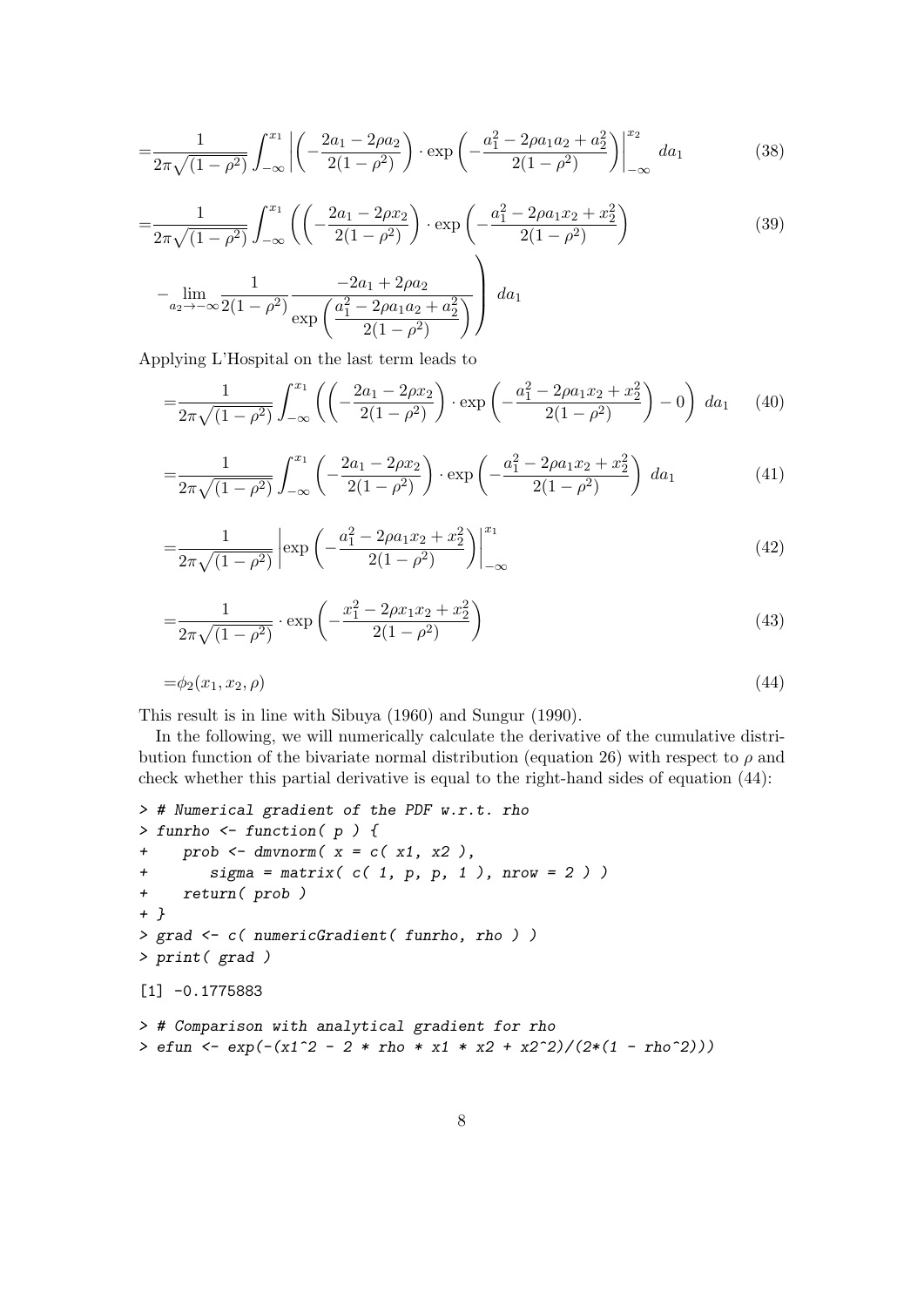```
> all.equal( grad,
+ ( (-((2*rho*(-2*rho*x1*x2+x1^2+x2^2) - 2*x1*x2*(1-rho^2)) * efun)/
+ (2*(1-rho^2)^{(3/2)}) ++ ((rho*efun)/(sqrt(1-rho^2))) ) /
+ (2*pi*(1-rho^2)) )
[1] TRUE
[1] TRUE
[1] TRUE
[1] TRUE
> # Numerical gradient of the CDF w.r.t. rho
> cdfRho \leftarrow function( p, xa = x1, xb = x2 ) {
+ prob <- pmvnorm( upper = c( xa, xb ),
+ sigma = matrix( c( 1, p, p, 1), nrow = 2 ) )
+ return( prob )
+ }
> grad <- c( numericGradient( cdfRho, rho ) )
> print( grad )
[1] 0.1831324
> # comparison with analytical gradient
> all.equal( grad, dmvnorm( x = c(x1, x2),
+ sigma = matrix( c( 1, rho, rho, 1), nrow = 2 ) ) )
[1] TRUE
> # comparisons with other values
> compDerivRho <- function( xa, xb, p ) {
+ dn <- c( numericGradient( cdfRho, p, xa = xa, xb = xb ) )
+ da <- dmvnorm(x = c(xa, xb),
+ sigma = matrix( c( 1, p, p, 1), nrow = 2 ) )
+ return( all.equal( dn, da ) )
+ }
> compDerivRho( x1, x2, rho )
[1] TRUE
> compDerivRho( 0.5, x2, rho )
[1] TRUE
```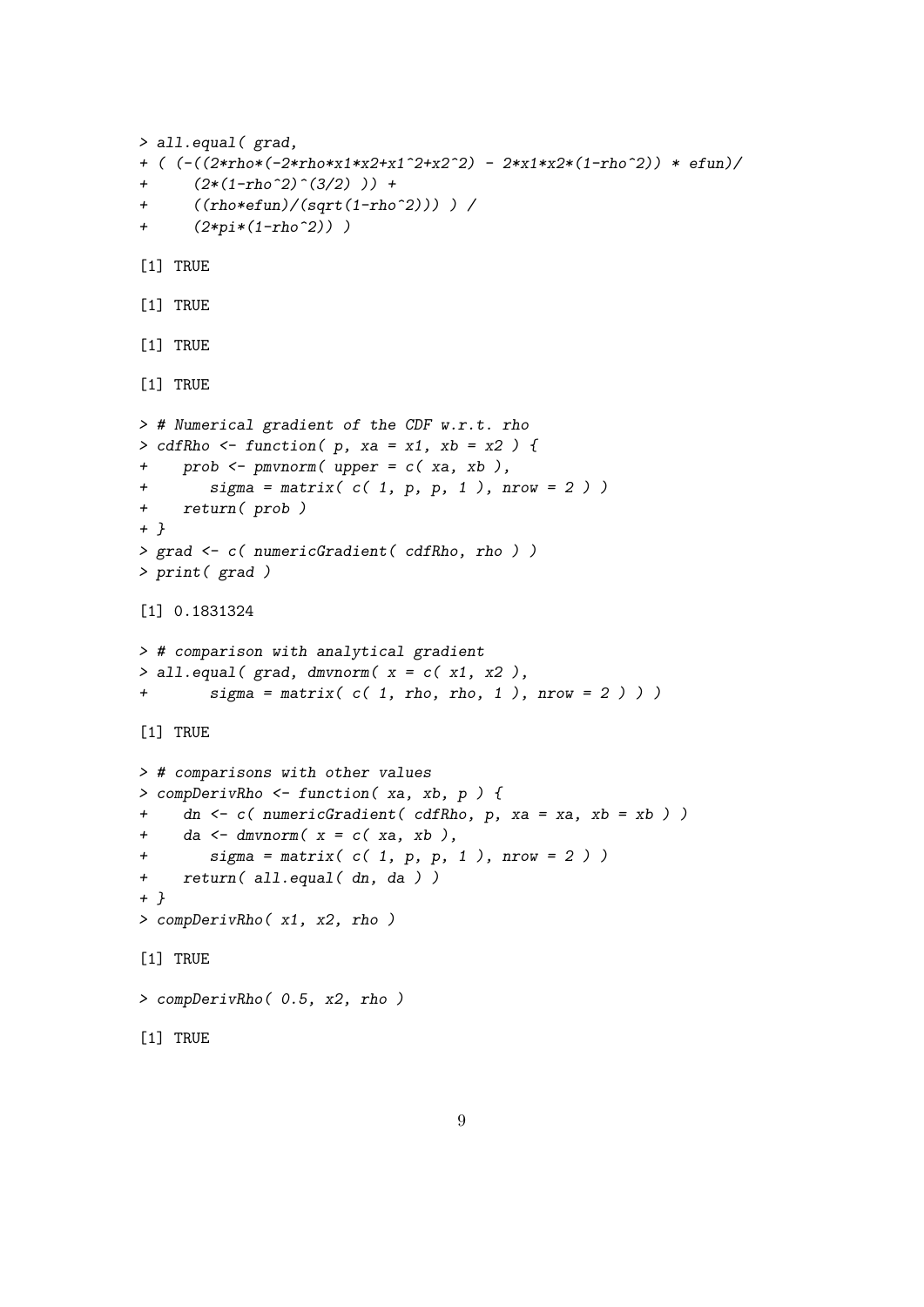> compDerivRho( 2.5, x2, rho ) [1] TRUE > compDerivRho( x1, -2, rho ) [1] TRUE > compDerivRho( x1, x2, 0.2 ) [1] TRUE > compDerivRho( x1, x2, 0.98 )

[1] TRUE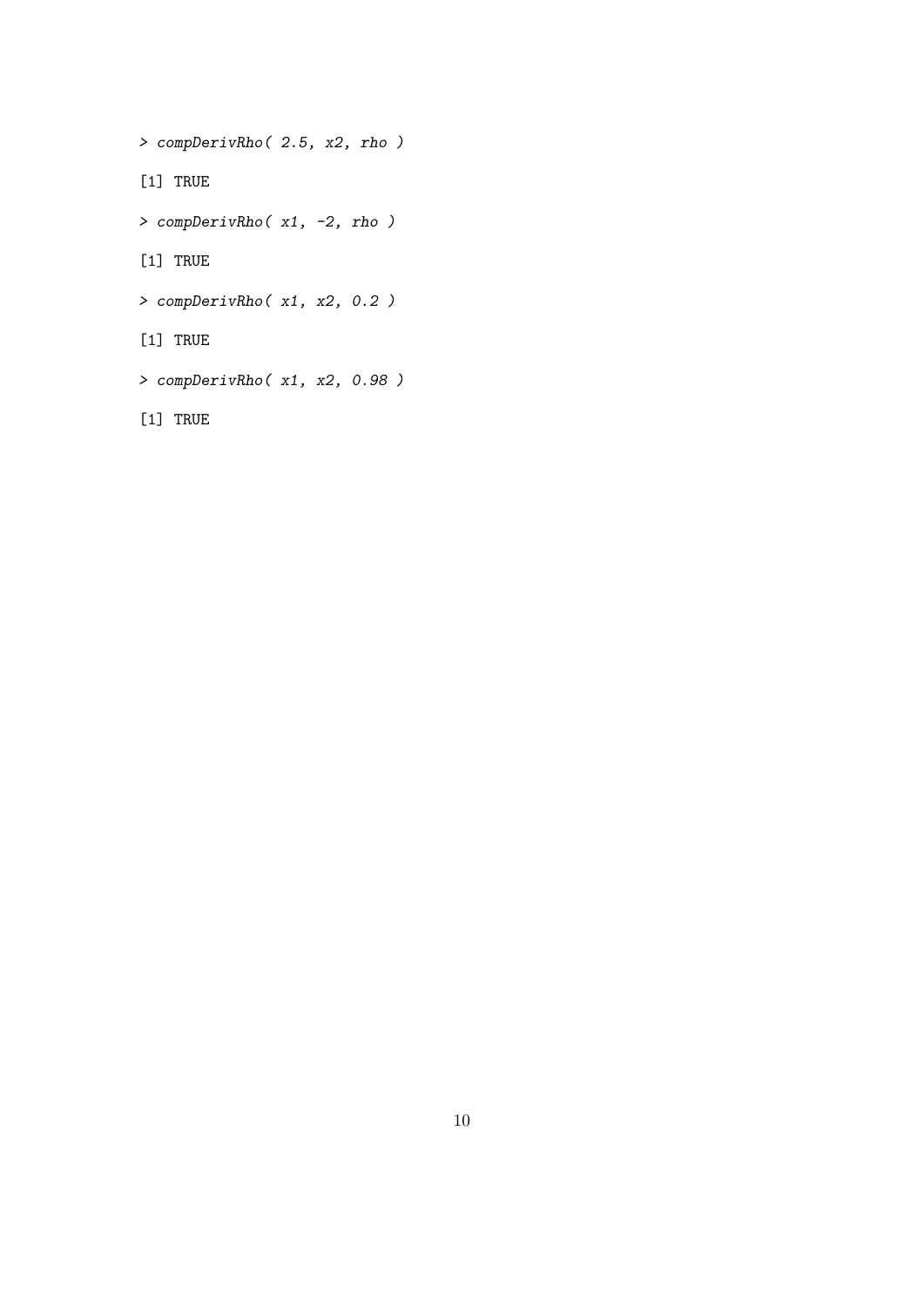# 5 Gradients of the Log-Likelihood Function

### 5.1 Gradients with respect to the parameters of the selection equation  $(\beta^S)$

First, we use equation [\(24\)](#page-3-4), to determine the derivative of the bivariate standard normal distribution with respect to the parameter  $\beta^S$  as part of the loglikelihood function:

$$
\frac{\partial \Phi_2 \left( \frac{\alpha_m - \beta^{O'} x_i^O}{\sigma}, \beta^{S'} x_i^S, -\rho \right)}{\partial \beta^S} = \Phi \left( \frac{\frac{\alpha_m - \beta^{O'} x_i^O}{\sigma} - \rho \beta^{S'} x_i^S}{\sqrt{1 - \rho^2}} \right) \phi(\beta^{S'} x_i^S) \cdot \frac{\partial \beta^{S'} x_i^S}{\partial \beta^S} \tag{45}
$$

$$
= \Phi \left( \frac{\frac{\alpha_m - \beta}{\sigma} x_i}{\sqrt{1 - \rho^2}} + \rho \beta^{S'} x_i^S \right) \phi(\beta^{S'} x_i^S) \cdot x_i^S \tag{46}
$$

Using this result we can now derive the gradient for  $\beta^S$  in the log-likelihood function:

$$
\frac{\partial \ell_{i}}{\partial \beta^{S}} = \frac{\partial}{\partial \beta^{S}} \left( (1 - y_{i}^{S}) \ln \left[ \Phi \left( -\beta^{S'} x_{i}^{S} \right) \right] \right)
$$
\n
$$
+ \sum_{m=1}^{M} y_{i}^{S} (y_{i}^{O} = m) \ln \left[ \Phi_{2} \left( \frac{\alpha_{m+1} - \beta^{O'} x_{i}^{O}}{\sigma}, \beta^{S'} x_{i}^{S}, -\rho \right) \right]
$$
\n
$$
- \Phi_{2} \left( \frac{\alpha_{m} - \beta^{O'} x_{i}^{O}}{\sigma}, \beta^{S'} x_{i}^{S}, -\rho \right) \right]
$$
\n
$$
= (1 - y_{i}^{S}) \frac{\partial}{\partial \beta^{S}} \left( \ln \left[ \Phi \left( -\beta^{S'} x_{i}^{S} \right) \right] \right)
$$
\n
$$
+ \sum_{m=1}^{M} y_{i}^{S} (y_{i}^{O} = m) \frac{\partial}{\partial \beta^{S}} \left( \ln \left[ \Phi_{2} \left( \frac{\alpha_{m+1} - \beta^{O'} x_{i}^{O}}{\sigma}, \beta^{S'} x_{i}^{S}, -\rho \right) \right] - \Phi_{2} \left( \frac{\alpha_{m} - \beta^{O'} x_{i}^{O}}{\sigma}, \beta^{S'} x_{i}^{S}, -\rho \right) \right]
$$
\n
$$
= (1 - y_{i}^{S}) \frac{\phi \left( -\beta^{S'} x_{i}^{S} \right) \cdot (-x_{i}^{S})}{\Phi \left( -\beta^{S'} x_{i}^{S} \right)}
$$
\n
$$
+ \sum_{m=1}^{M} y_{i}^{S} (y_{i}^{O} = m) \frac{\partial \Phi_{2} \left( \frac{\alpha_{m+1} - \beta^{O'} x_{i}^{O}}{\sigma}, \beta^{S'} x_{i}^{S}, -\rho \right)}{\partial \beta^{S}} - \Phi_{2} \left( \frac{\alpha_{m} - \beta^{O'} x_{i}^{O}}{\sigma}, \beta^{S'} x_{i}^{S}, -\rho \right)}
$$
\n
$$
= (1 - y_{i}^{S}) \frac{\phi \left( -\beta^{S'} x_{i}^{S} \right) \cdot (-x_{i}^{S})}{\Phi \left( -\beta^{S'} x_{i}^{
$$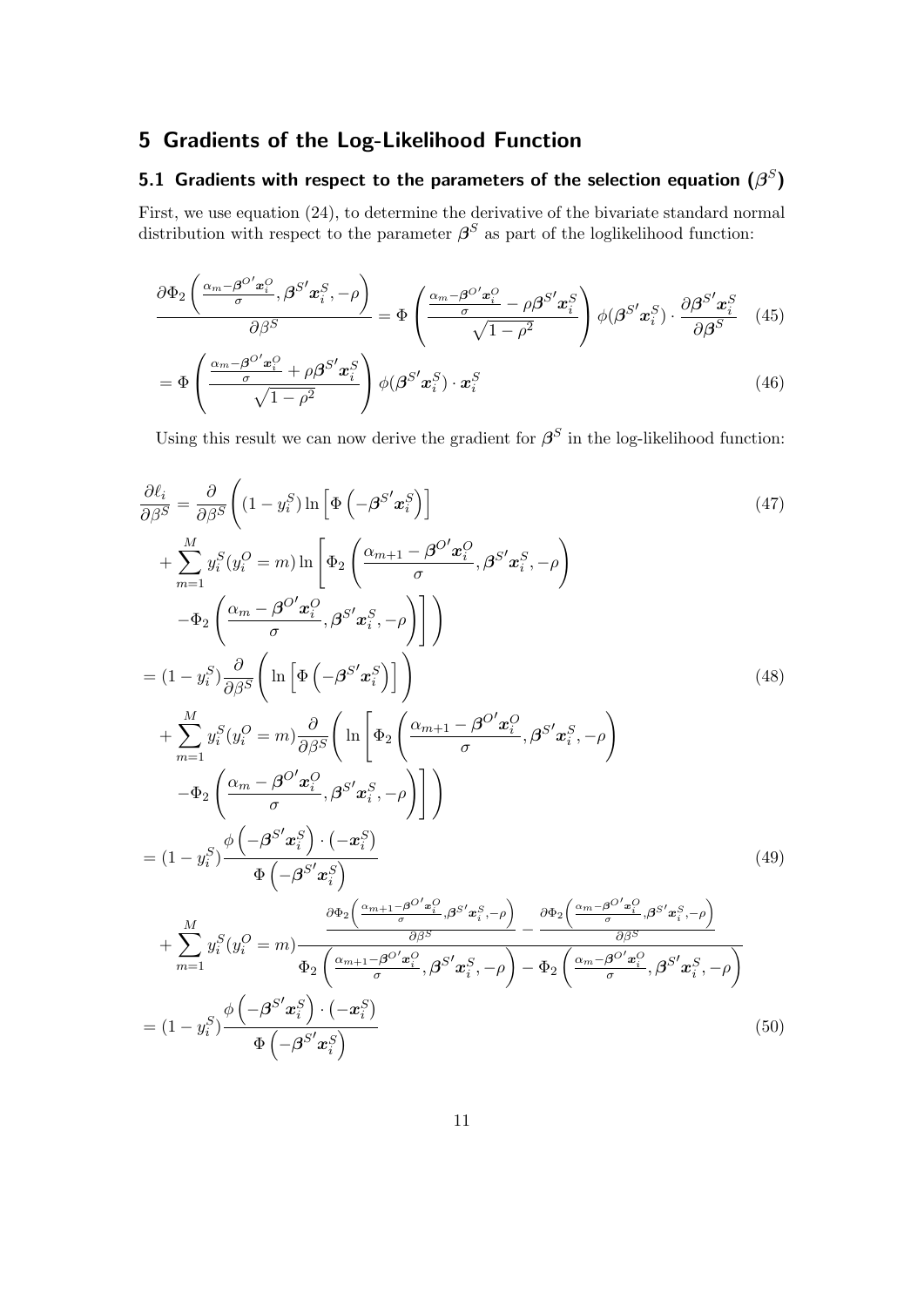$$
+\sum_{m=1}^{M} y_i^S (y_i^O = m) \frac{1}{\Phi_2 \left(\frac{\alpha_{m+1} - \beta^{O'} x_i^O}{\sigma}, \beta^{S'} x_i^S, -\rho\right) - \Phi_2 \left(\frac{\alpha_{m} - \beta^{O'} x_i^O}{\sigma}, \beta^{S'} x_i^S, -\rho\right)}
$$
\n
$$
\left(\Phi \left(\frac{\frac{\alpha_{m+1} - \beta^{O'} x_i^O}{\sigma} + \rho \beta^{S'} x_i^S}{\sqrt{1 - \rho^2}}\right) \phi \left(\beta^{S'} x_i^S\right) \cdot x_i^S - \Phi \left(\frac{\frac{\alpha_{m} - \beta^{O'} x_i^O}{\sigma} + \rho \beta^{S'} x_i^S}{\sqrt{1 - \rho^2}}\right) \phi \left(\beta^{S'} x_i^S\right) \cdot x_i^S\right)
$$
\n
$$
= (1 - y_i^S) \frac{\phi \left(-\beta^{S'} x_i^S\right) \cdot \left(-x_i^S\right)}{\Phi \left(-\beta^{S'} x_i^S\right)}
$$
\n
$$
\Phi \left(\frac{\alpha_{m+1} - \beta^{O'} x_i^O}{\sqrt{1 - \rho^2}}\right) - \Phi \left(\frac{\alpha_{m} - \beta^{O'} x_i^O}{\sqrt{1 - \rho^2}}\right) \phi \left(\beta^{S'} x_i^S\right) \cdot x_i^S + \sum_{m=1}^{M} y_i^S (y_i^O = m) \frac{\left(\Phi \left(\frac{\alpha_{m+1} - \beta^{O'} x_i^O}{\sqrt{1 - \rho^2}}, \beta^{S'} x_i^S, -\rho\right) - \Phi_2 \left(\frac{\alpha_{m} - \beta^{O'} x_i^O}{\sigma}, \beta^{S'} x_i^S, -\rho\right)\right)}{\Phi_2 \left(\frac{\alpha_{m+1} - \beta^{O'} x_i^O}{\sigma}, \beta^{S'} x_i^S, -\rho\right) - \Phi_2 \left(\frac{\alpha_{m} - \beta^{O'} x_i^O}{\sigma}, \beta^{S'} x_i^S, -\rho\right)}
$$
\n(51)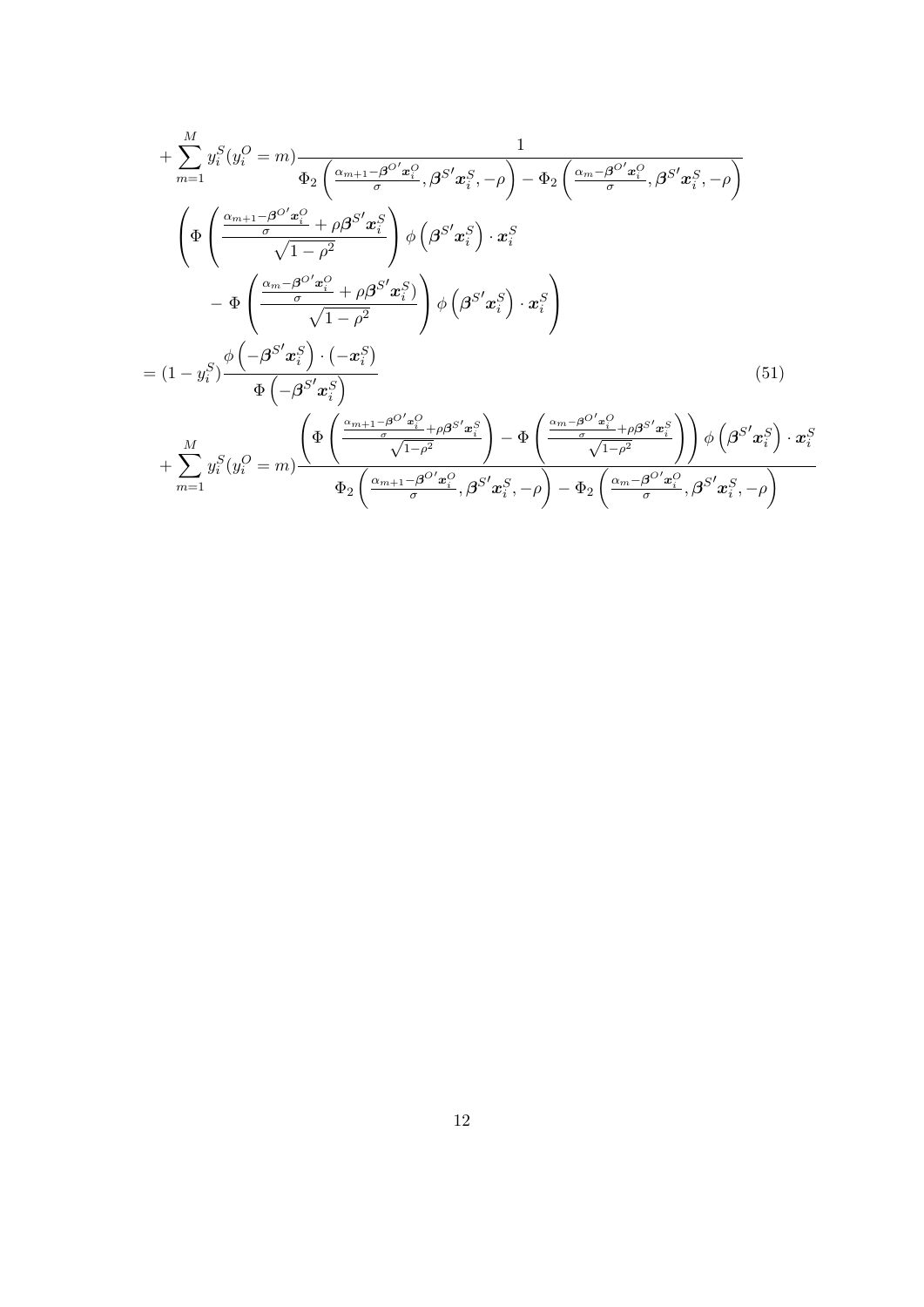5.2 Gradients with respect to the parameters in the outcome equation  $(\beta^O)$ Analogous to  $\beta^S$  and by using equation [\(24\)](#page-3-4) we derive the gradient of  $\beta^O$ :

$$
\frac{\partial \Phi_2 \left( \frac{\alpha_m - \beta^{O'} x_i^O}{\sigma}, \beta^{S'} x_i^S, -\rho \right)}{\partial \beta^O} = \Phi \left( \frac{\beta^{S'} x_i^S + \rho \frac{\alpha_m - \beta^{O'} x_i^O}{\sigma}}{\sqrt{1 - \rho^2}} \right) \phi \left( \frac{\alpha_m - \beta^{O'} x_i^O}{\sigma} \right) \cdot \left( -\frac{x_i^O}{\sigma} \right) \tag{52}
$$

Using this result we derive the gradient for the outcome parameter  $\beta^0$  for the loglikelihood function:

$$
\frac{\partial \ell_i}{\partial \beta^O} = \frac{\partial}{\partial \beta^O} \left( (1 - y_i^S) \ln \left[ \Phi \left( -\beta^{S'} \mathbf{x}_i^S \right) \right] \right)
$$
\n
$$
+ \sum_{m=1}^M y_i^S (y_i^O = m) \ln \left[ \Phi_2 \left( \frac{\alpha_{m+1} - \beta^{O'} \mathbf{x}_i^O}{\sigma}, \beta^{S'} \mathbf{x}_i^S, -\rho \right) \right]
$$
\n
$$
- \Phi_2 \left( \frac{\alpha_m - \beta^{O'} \mathbf{x}_i^O}{\sigma}, \beta^{S'} \mathbf{x}_i^S, -\rho \right) \right]
$$
\n
$$
= \sum_{m=1}^M y_i^S (y_i^O = m) \frac{\partial}{\partial \beta^O} \left( \ln \left[ \Phi_2 \left( \frac{\alpha_{m+1} - \beta^{O'} \mathbf{x}_i^O}{\sigma}, \beta^{S'} \mathbf{x}_i^S, -\rho \right) \right] - \Phi_2 \left( \frac{\alpha_m - \beta^{O'} \mathbf{x}_i^O}{\sigma}, \beta^{S'} \mathbf{x}_i^S, -\rho \right) \right]
$$
\n
$$
= \Phi_2 \left( \frac{\alpha_m - \beta^{O'} \mathbf{x}_i^O}{\sigma}, \beta^{S'} \mathbf{x}_i^S, -\rho \right) \right]
$$
\n
$$
= \sum_{m=1}^M y_i^S (y_i^O = m) \frac{\partial \Phi_2 \left( \frac{\alpha_{m+1} - \beta^{O'} \mathbf{x}_i^O}{\beta \beta^O}, \beta^{S'} \mathbf{x}_i^S, -\rho \right)}{- \beta \beta^O} - \frac{\partial \Phi_2 \left( \frac{\alpha_m - \beta^{O'} \mathbf{x}_i^O}{\sigma}, \beta^{S'} \mathbf{x}_i^S, -\rho \right)}{\beta \beta^O}
$$
\n
$$
= \sum_{m=1}^M y_i^S (y_i^O = m) \frac{\partial \Phi_2 \left( \frac{\alpha_{m+1} - \beta^{O'} \mathbf{x}_i^O}{\sigma}, \beta^{S'} \mathbf{x}_i^S, -\rho \right) - \Phi_2 \left( \frac{\alpha_m - \beta^{O'} \mathbf{x}_i^O}{\sigma}, \beta^{S'} \mathbf{x}_i^S, -\rho \right)}{\beta \beta
$$

$$
= \sum_{m=1} y_i^S(y_i^O = m) \cdot \frac{1}{\Phi_2\left(\frac{\alpha_{m+1} - \beta^O' \mathbf{x}_i^O}{\sigma}, \beta^{S'} \mathbf{x}_i^S, -\rho\right) - \Phi_2\left(\frac{\alpha_m - \beta^{O'} \mathbf{x}_i^O}{\sigma}, \beta^{S'} \mathbf{x}_i^S, -\rho\right)}
$$
(56)

$$
\begin{aligned}&\left(\Phi\left(\frac{\boldsymbol{\beta}^{S'}\boldsymbol{x}_{i}^{S}+\rho\frac{\alpha_{m+1}-\boldsymbol{\beta}^{O'}\boldsymbol{x}_{i}^{O}}{\sigma}}{\sqrt{1-\rho^{2}}}\right)\phi\left(\frac{\alpha_{m+1}-\boldsymbol{\beta}^{O'}\boldsymbol{x}_{i}^{O}}{\sigma}\right)\cdot\left(-\frac{\boldsymbol{x}_{i}^{O}}{\sigma}\right)\\&-\Phi\left(\frac{\boldsymbol{\beta}^{S'}\boldsymbol{x}_{i}^{S}+\rho\frac{\alpha_{m}-\boldsymbol{\beta}^{O'}\boldsymbol{x}_{i}^{O}}{\sigma}}{\sqrt{1-\rho^{2}}}\right)\phi\left(\frac{\alpha_{m}-\boldsymbol{\beta}^{O'}\boldsymbol{x}_{i}^{O}}{\sigma}\right)\cdot\left(-\frac{\boldsymbol{x}_{i}^{O}}{\sigma}\right)\right)\end{aligned}
$$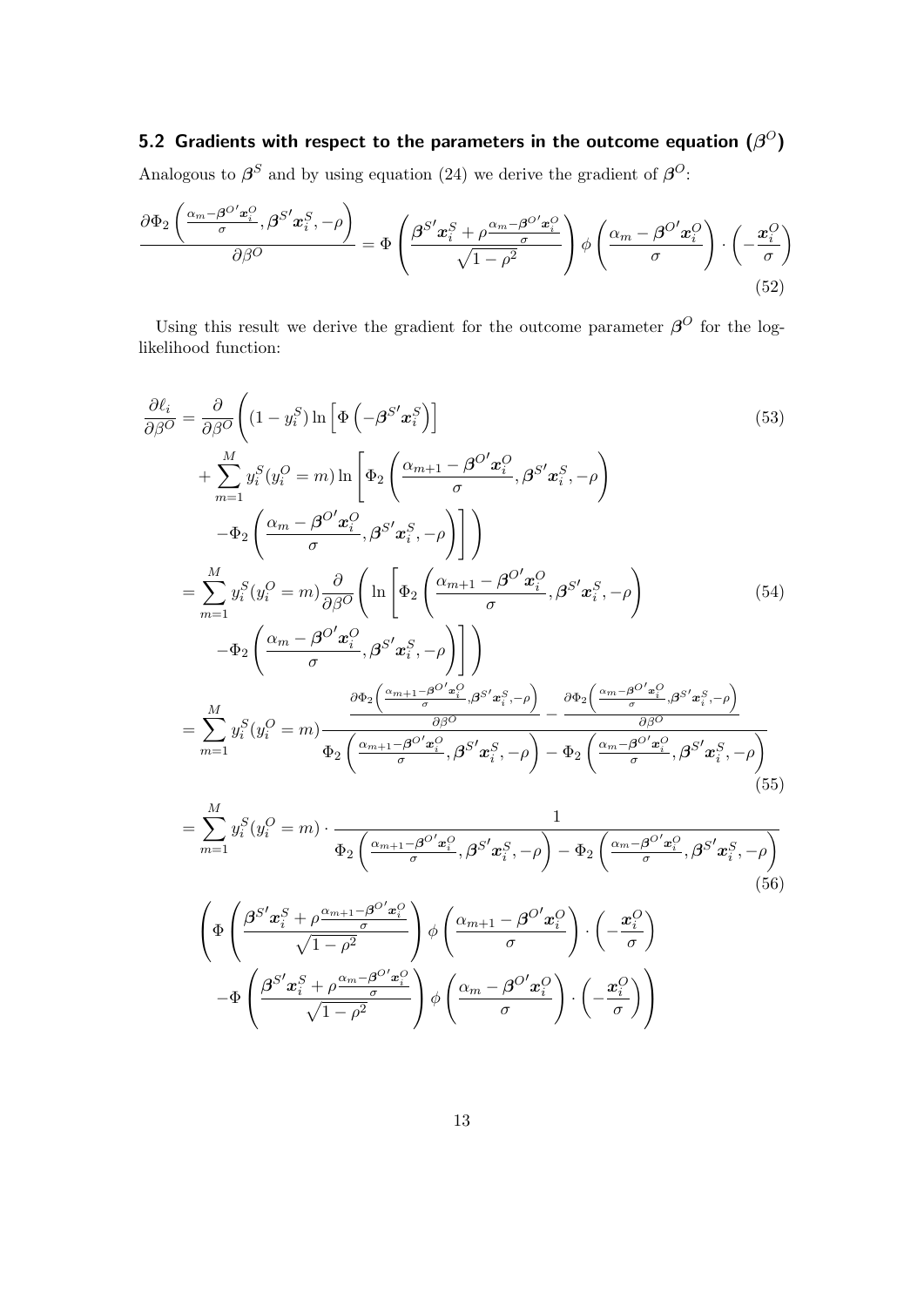$$
= \sum_{m=1}^{M} y_i^S (y_i^O = m) \cdot \frac{1}{\Phi_2 \left( \frac{\alpha_{m+1} - \beta^O' x_i^O}{\sigma}, \beta^{S'} x_i^S, -\rho \right) - \Phi_2 \left( \frac{\alpha_m - \beta^{O'} x_i^O}{\sigma}, \beta^{S'} x_i^S, -\rho \right)}
$$
\n
$$
\left( \Phi \left( \frac{\beta^{S'} x_i^S + \rho \frac{\alpha_{m+1} - \beta^{O'} x_i^O}{\sigma}}{\sqrt{1 - \rho^2}} \right) \phi \left( \frac{\alpha_{m+1} - \beta^{O'} x_i^O}{\sigma} \right) - \Phi \left( \frac{\beta^{S'} x_i^S + \rho \frac{\alpha_m - \beta^{O'} x_i^O}{\sigma}}{\sqrt{1 - \rho^2}} \right) \phi \left( \frac{\alpha_m - \beta^{O'} x_i^O}{\sigma} \right) \right) \cdot \left( -\frac{x_i^O}{\sigma} \right)
$$
\n(57)

### 5.3 Gradients with respect to the coefficient of correlation  $(\rho)$

Given the result that the derivative of the CDF with respect to  $\rho$  is equal to the PDF (see equation [44\)](#page-7-0), we can also derive the gradient of the correlation parameter  $(\rho)$ :

$$
\frac{\partial \ell_i}{\partial \rho} = \frac{\partial}{\partial \rho} \left( (1 - y_i^S) \ln \left[ \Phi \left( -\beta^{S'} x_i^S \right) \right] \right)
$$
\n
$$
+ \sum_{m=1}^M y_i^S (y_i^O = m) \ln \left[ \Phi_2 \left( \frac{\alpha_{m+1} - \beta^{O'} x_i^O}{\sigma}, \beta^{S'} x_i^S, -\rho \right) \right]
$$
\n
$$
- \Phi_2 \left( \frac{\alpha_m - \beta^{O'} x_i^O}{\sigma}, \beta^{S'} x_i^S, -\rho \right) \right]
$$
\n
$$
= \sum_{m=1}^M y_i^S (y_i^O = m) \frac{\partial}{\partial \rho} \left( \ln \left[ \Phi_2 \left( \frac{\alpha_{m+1} - \beta^{O'} x_i^O}{\sigma}, \beta^{S'} x_i^S, -\rho \right) \right] \right)
$$
\n
$$
- \Phi_2 \left( \frac{\alpha_m - \beta^{O'} x_i^O}{\sigma}, \beta^{S'} x_i^S, -\rho \right) \right]
$$
\n
$$
= \sum_{m=1}^M y_i^S (y_i^O = m) \frac{\phi_2 \left( \frac{\alpha_m - \beta^{O'} x_i^O}{\sigma}, \beta^{S'} x_i^S, -\rho \right) - \phi_2 \left( \frac{\alpha_{m+1} - \beta^{O'} x_i^O}{\sigma}, \beta^{S'} x_i^S, -\rho \right)}{\Phi_2 \left( \frac{\alpha_{m+1} - \beta^{O'} x_i^O}{\sigma}, \beta^{S'} x_i^S, -\rho \right) - \Phi_2 \left( \frac{\alpha_m - \beta^{O'} x_i^O}{\sigma}, \beta^{S'} x_i^S, -\rho \right)} \tag{60}
$$

$$
\frac{\partial \ell_i}{\partial \operatorname{arctanh}(\rho)} = \frac{\partial \ell_i}{\partial \rho} \frac{\partial \rho}{\partial \operatorname{arctanh}(\rho)} = \frac{\partial \ell_i}{\partial \rho} (1 - \rho^2)
$$
(61)

#### 5.4 Gradients with respect to the standard deviation used for normalisation  $(\sigma)$

Finally, we derive the gradient for  $\sigma$  in the same way as we did for  $\beta^S$  and  $\beta^O$ :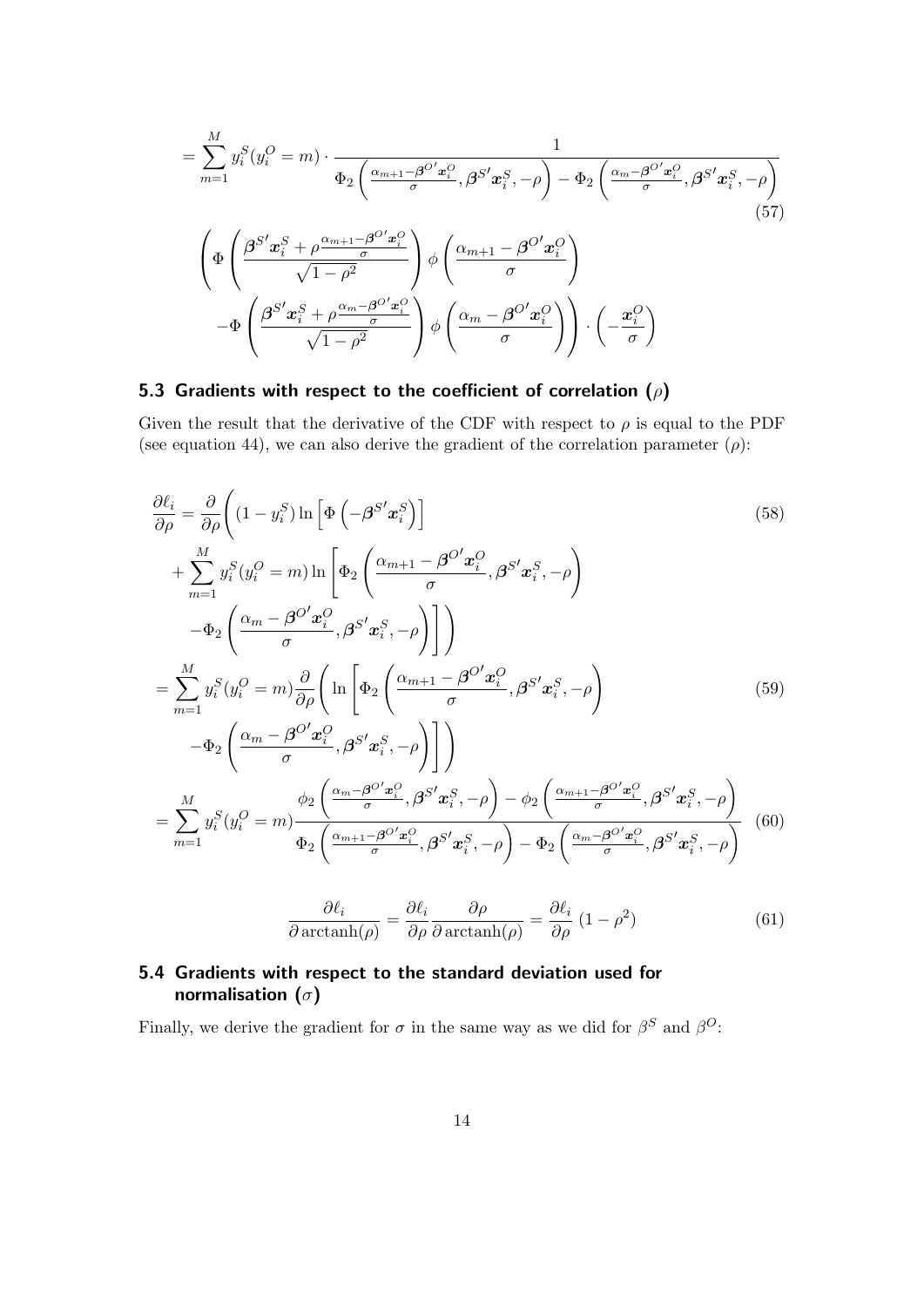$$
\frac{\partial \Phi_2 \left( \frac{\alpha_m - \beta^{\circ} \alpha_i^{\circ}}{\sigma}, \beta^{S'} \alpha_i^S, -\rho \right)}{\partial \sigma} \n= \Phi \left( \frac{\beta^{S'} \alpha_i^S + \rho \frac{\alpha_m - \beta^{\circ} \alpha_i^{\circ}}{\sigma}}{\sqrt{1 - \rho^2}} \right) \phi \left( \frac{\alpha_m - \beta^{\circ} \alpha_i^{\circ}}{\sigma} \right) \cdot \frac{\beta^{\circ} \alpha_i^{\circ} - \alpha_m}{\sigma^2} \tag{62}
$$

$$
\lim_{\alpha_m \to \infty} \frac{\partial \Phi_2 \left( \frac{\alpha_m - \beta^{O'} x_i^O}{\sigma}, \beta^{S'} x_i^S, -\rho \right)}{\partial \sigma}
$$
\n
$$
= \lim_{\alpha_m \to \infty} \Phi \left( \frac{\beta^{S'} x_i^S + \rho \frac{\alpha_m - \beta^{O'} x_i^O}{\sigma}}{\sqrt{1 - \rho^2}} \right) \phi \left( \frac{\alpha_m - \beta^{O'} x_i^O}{\sigma} \right) \cdot \frac{\beta^{O'} x_i^O - \alpha_m}{\sigma^2} \tag{63}
$$

$$
= \Phi \left( \frac{\beta^{S'} x_i^S + \rho \frac{\alpha_m - \beta^{O'} x_i^O}{\sigma}}{\sqrt{1 - \rho^2}} \right) \lim_{\alpha_m \to \infty} \phi \left( \frac{\alpha_m - \beta^{O'} x_i^O}{\sigma} \right) \cdot \frac{\beta^{O'} x_i^O - \alpha_m}{\sigma^2} \tag{64}
$$

$$
= \Phi \left( \frac{\beta^{S'} x_i^S + \rho \frac{\alpha_m - \beta^{O'} x_i^O}{\sigma}}{\sqrt{1 - \rho^2}} \right) \lim_{\alpha_m \to \infty} \frac{\frac{\beta^{O'} x_i^O - \alpha_m}{\sigma^2}}{\left( \phi \left( \frac{\alpha_m - \beta^{O'} x_i^O}{\sigma} \right) \right)^{-1}} \tag{65}
$$

$$
= \Phi \left( \frac{\beta^{S'} x_i^S + \rho^{\alpha_m - \beta^{O'} x_i^O}}{\sqrt{1 - \rho^2}} \right) \tag{66}
$$

$$
\lim_{\alpha_{m}\to\infty} \frac{-\frac{1}{\sigma^{2}}}{-\left(\phi\left(\frac{\alpha_{m}-\beta^{O'}x_{i}^{O}}{\sigma}\right)\right)^{-2}\left(-\frac{\alpha_{m}-\beta^{O'}x_{i}^{O}}{\sigma}\right)\phi\left(\frac{\alpha_{m}-\beta^{O'}x_{i}^{O}}{\sigma}\right)\frac{1}{\sigma}}\n= \Phi\left(\frac{\beta^{S'}x_{i}^{S} + \rho\frac{\alpha_{m}-\beta^{O'}x_{i}^{O}}{\sigma}}{\sqrt{1-\rho^{2}}}\right)\lim_{\alpha_{m}\to\infty} \frac{-\frac{1}{\sigma}}{\left(\phi\left(\frac{\alpha_{m}-\beta^{O'}x_{i}^{O}}{\sigma}\right)\right)^{-1}\frac{\alpha_{m}-\beta^{O'}x_{i}^{O}}{\sigma}}\n\qquad (67)
$$

$$
= \Phi \left( \frac{\beta^{S'} \mathbf{x}_{i}^{S} + \rho \frac{\alpha_{m} - \beta^{O'} \mathbf{x}_{i}^{O}}{\sigma}}{\sqrt{1 - \rho^{2}}} \right) \lim_{\alpha_{m} \to \infty} \frac{-\frac{1}{\sigma} \phi \left( \frac{\alpha_{m} - \beta^{O'} \mathbf{x}_{i}^{O}}{\sigma} \right)}{\frac{\alpha_{m} - \beta^{O'} \mathbf{x}_{i}^{O}}{\sigma}}
$$
(68)  
= 0

Similarly:

$$
\lim_{\alpha_m \to -\infty} \frac{\partial \Phi_2 \left( \frac{\alpha_m - \beta^{O'} x_i^O}{\sigma}, \beta^{S'} x_i^S, -\rho \right)}{\partial \sigma} = 0 \tag{70}
$$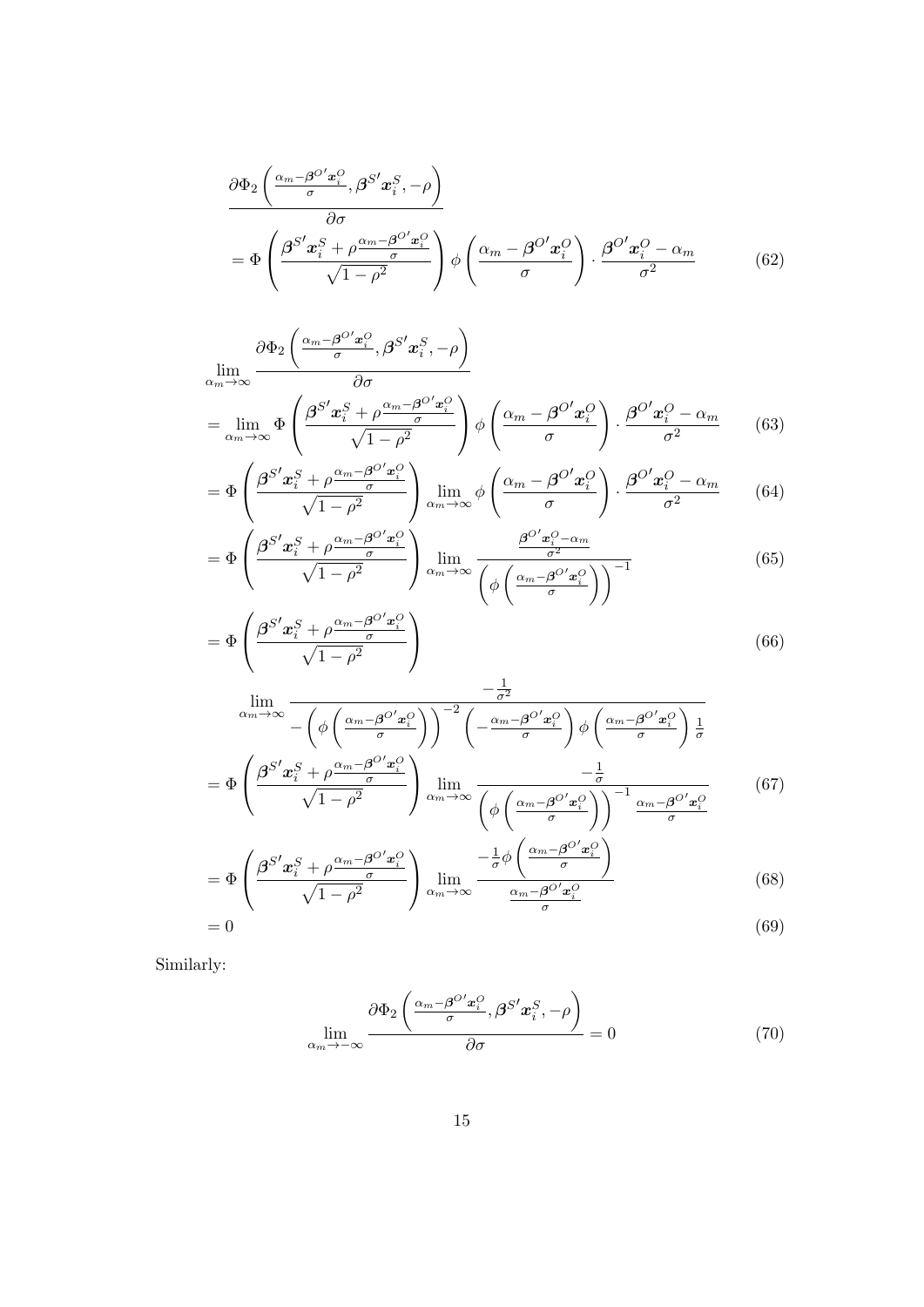$$
\frac{\partial \ell_i}{\partial \sigma} = \frac{\partial}{\partial \sigma} \left( (1 - y_i^S) \ln \left[ \Phi \left( -\beta^{S'} x_i^S \right) \right] \tag{71}
$$
\n
$$
+ \sum_{m=1}^M y_i^S (y_i^O = m) \ln \left[ \Phi_2 \left( \frac{\alpha_{m+1} - \beta^{O'} x_i^O}{\sigma}, \beta^{S'} x_i^S, -\rho \right) \right]
$$
\n
$$
- \Phi_2 \left( \frac{\alpha_m - \beta^{O'} x_i^O}{\sigma}, \beta^{S'} x_i^S, -\rho \right) \right]
$$
\n
$$
= \sum_{m=1}^M y_i^S (y_i^O = m) \frac{\partial}{\partial \sigma} \left( \ln \left[ \Phi_2 \left( \frac{\alpha_{m+1} - \beta^{O'} x_i^O}{\sigma}, \beta^{S'} x_i^S, -\rho \right) \right] \right)
$$
\n
$$
- \Phi_2 \left( \frac{\alpha_m - \beta^{O'} x_i^O}{\sigma}, \beta^{S'} x_i^S, -\rho \right) \right]
$$
\n
$$
= \sum_{m=1}^M y_i^S (y_i^O = m) \frac{\partial \Phi_2 \left( \frac{\alpha_{m+1} - \beta^{O'} x_i^O}{\sigma}, \beta^{S'} x_i^S, -\rho \right)}{\partial \sigma} - \frac{\partial \Phi_2 \left( \frac{\alpha_m - \beta^{O'} x_i^O}{\sigma}, \beta^{S'} x_i^S, -\rho \right)}{\partial \sigma}
$$
\n
$$
= \sum_{m=1}^M y_i^S (y_i^O = m) \frac{\frac{\partial \Phi_2 \left( \frac{\alpha_{m+1} - \beta^{O'} x_i^O}{\sigma}, \beta^{S'} x_i^S, -\rho \right)}{\partial \sigma} - \frac{\partial \Phi_2 \left( \frac{\alpha_m - \beta^{O'} x_i^O}{\sigma}, \beta^{S'} x_i^S, -\rho \right)}{\partial \sigma} \tag{73}
$$

$$
= \sum_{m=1}^{M} \frac{y_i^S(y_i^O = m)}{\Phi_2 \left(\frac{\alpha_{m+1} - \beta^{O'} x_i^O}{\sigma}, \beta^{S'} x_i^S, -\rho\right) - \Phi_2 \left(\frac{\alpha_{m} - \beta^{O'} x_i^O}{\sigma}, \beta^{S'} x_i^S, -\rho\right)}
$$
(74)  

$$
\left(\Phi \left(\frac{\beta^{S'} x_i^S + \rho \frac{\alpha_{m+1} - \beta^{O'} x_i^O}{\sigma}}{\sqrt{1 - \rho^2}}\right) \phi \left(\frac{\alpha_{m+1} - \beta^{O'} x_i^O}{\sigma}\right) \cdot \frac{\beta^{O'} x_i^O - \alpha_{m+1}}{\sigma^2}
$$

$$
- \Phi \left(\frac{\beta^{S'} x_i^S + \rho \frac{\alpha_{m} - \beta^{O'} x_i^O}{\sigma}}{\sqrt{1 - \rho^2}}\right) \phi \left(\frac{\alpha_{m} - \beta^{O'} x_i^O}{\sigma}\right) \cdot \frac{\beta^{O'} x_i^O - \alpha_m}{\sigma^2}
$$

$$
\frac{\partial \ell_i}{\partial \log(\sigma)} = \frac{\partial \ell_i}{\partial \sigma} \frac{\partial \sigma}{\partial \log(\sigma)} = \frac{\partial \ell_i}{\partial \sigma} \sigma
$$
(75)

$$
\partial \log(\sigma) = \partial \sigma \ \partial \log(\sigma) = \partial \sigma
$$

# 6 Example with a Generated Dataset

## 7 Generate Dataset

- > library( "mvtnorm" )
- > # number of observations
- > nObs <- 300
- > # parameters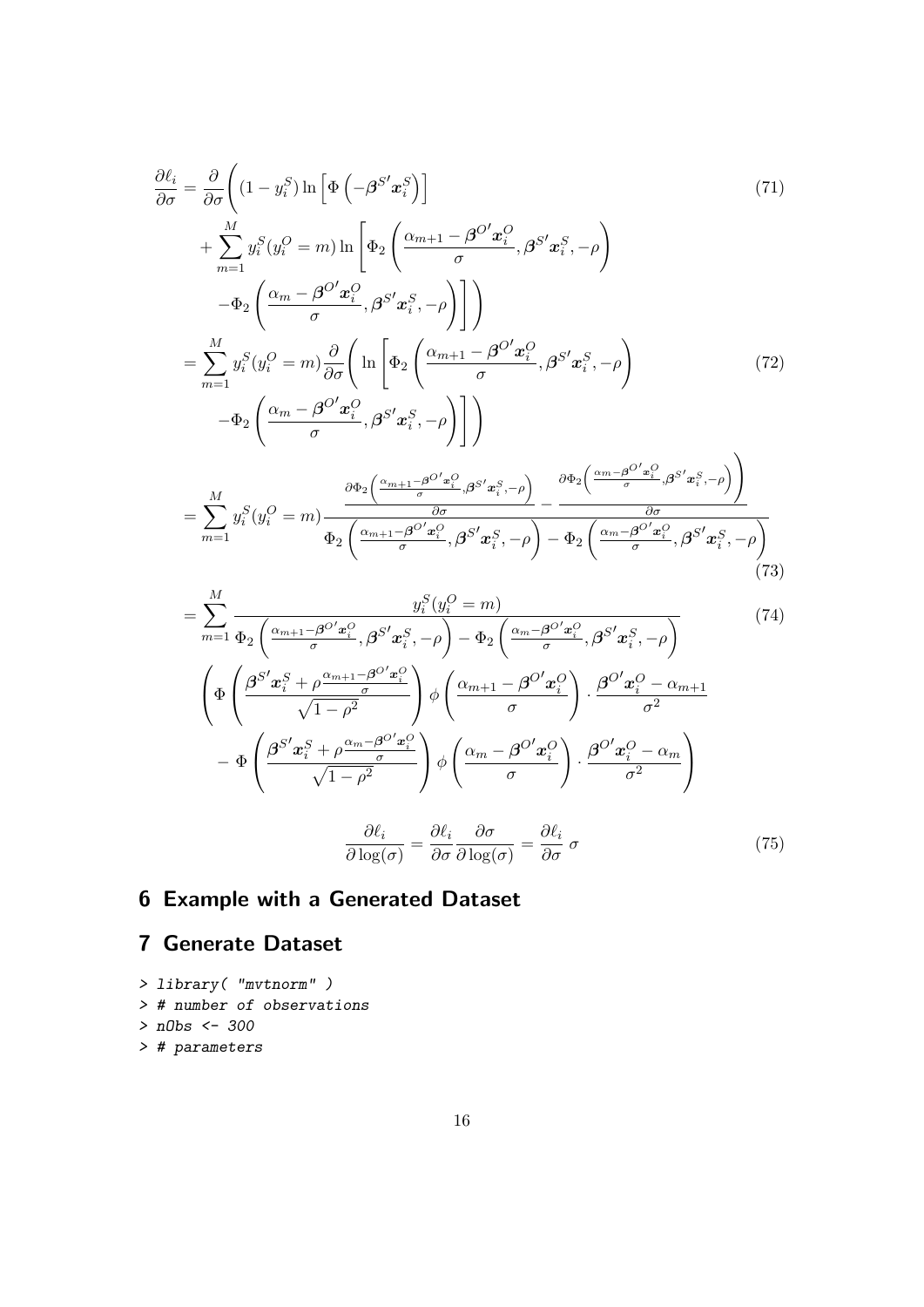```
> \text{beta } S \leftarrow c(1, 1, -1)> \text{beta } 0 \leq c ( 10, 4 )> rho <- 0.4
> sigma <-5> # boundaries of the intervals
> bound \leq c(-\text{Inf.}5, 15, \text{Inf})> # set 'seed' of the pseudo random number generator
> # in order to always generate the same pseudo random numbers
> set.seed(123)
> # generate variables x1 and x2
> dat \le data.frame(x1 = rnorm(nObs), x2 = rnorm(nObs))
> # variance-covariance matrix of the two error terms
> vcovMat <- matrix(c( 1, rho*sigma, rho*sigma, signa^2), nrow = 2)
> # generate the two error terms
> eps <- rmvnorm( nObs, sigma = vcovMat )
> dat$epsS <- eps[,1]
> dat$epsO <- eps[,2]
> # generate the selection variable
> dat$yS <- with( dat, betaS[1] + betaS[2] * x1 + betaS[3] * x2 + epsS ) > 0> table( dat$yS )
FALSE TRUE
   91 209
> # generate the unobserved/latent outcome variable
> dat y0u \leftarrow with( dat, beta0[1] + \text{beta}[2] * x1 + \text{eps0})
> dat$yOu[ !dat$yS ] <- NA
> # obtain the intervals of the outcome variable
> dat$yO <- cut( dat$yOu, bound )
> table( dat$yO )
 (-Inf,5] (5,15] (15, Inf]
       26 130 53
```
#### 7.1 Estimation of the Model

In the following estimation, the starting values are obtained by a maximum-likelihood (ML) estimation of a tobit-2 model, where the dependent variable of the outcome equation is set to the mid points of the intervals:

```
> library( "sampleSelection" )
> res <- selection( yS - x1 + x2, y0 - x1, data = dat, boundaries = bound )
> res
Call:
 selection(selection = yS - x1 + x2, outcome = y0 - x1, data = dat, boundaries = bound
```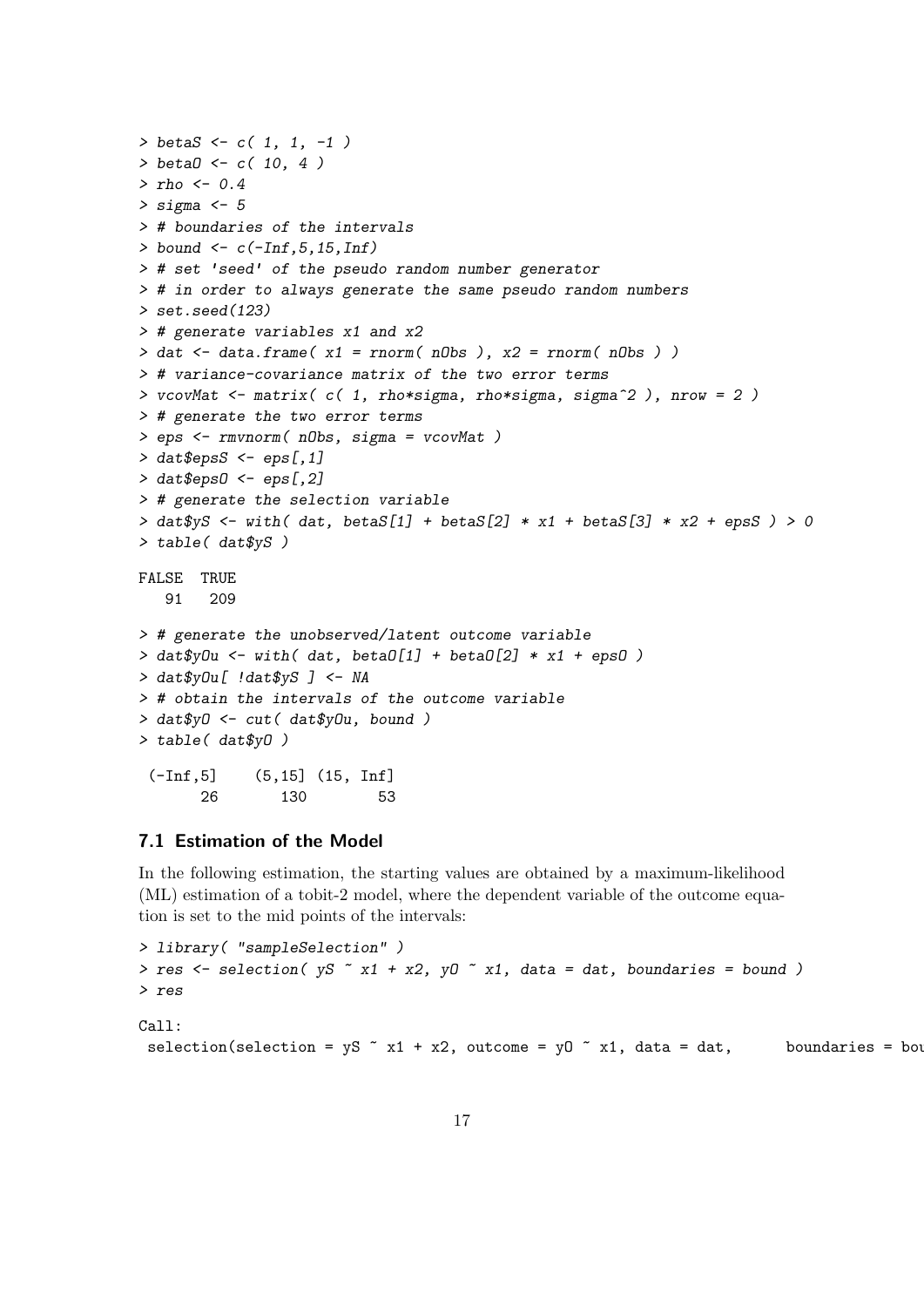| Coefficients:  |          |           |                              |        |
|----------------|----------|-----------|------------------------------|--------|
| S: (Intercept) | S: x1    |           | $S: x2 \quad 0: (Intercept)$ | 0:x1   |
| 0.9820         | 0.9668   | $-1.2862$ | 10.2403                      | 2.6598 |
| logSigma       | atanhRho | sigma     | sigmaSq                      | rho    |
| 1.6308         | 0.2988   | 5.1077    | 26,0890                      | 0.2902 |

> summary( res )

```
--------------------------------------------
Tobit 2 model with interval outcome (sample selection model)
Maximum Likelihood estimation
BHHH maximisation, 21 iterations
Return code 2: successive function values within tolerance limit
Log-Likelihood: -275.395
300 observations (91 censored and 209 observed)
Intervals of the dependent variable of the outcome equation:
        YO lower upper count
1 (-Inf,5] -Inf 5 26
2 (5,15] 5 15 130
3 (15, Inf] 15 Inf 53
7 free parameters (df = 293)
Probit selection equation:
          Estimate Std. Error t value Pr(>|t|)
(Intercept) 0.9820 0.1085 9.049 < 2e-16 ***
x1 0.9668 0.1491 6.484 3.78e-10 ***
x2 -1.2862 0.1209 -10.637 < 2e-16 ***
Outcome equation:
          Estimate Std. Error t value Pr(>|t|)
(Intercept) 10.2403 0.6681 15.328 < 2e-16 ***
x1 2.6598 0.5921 4.492 1.02e-05 ***
  Error terms:
        Estimate Std. Error t value Pr(>|t|)
logSigma 1.63076 0.07474 21.820 < 2e-16 ***
atanhRho 0.29881 0.36188 0.826 0.410
sigma 5.10774 0.38174 13.380 < 2e-16 ***
sigmaSq 26.08901 3.89971 6.690 1.13e-10 ***
rho 0.29022 0.33140 0.876 0.382
Signif. codes: 0 '***' 0.001 '**' 0.01 '*' 0.05 '.' 0.1 ' ' 1
--------------------------------------------
```
In the following estimation, the starting values are obtained by a two-step estimation of a tobit-2 model, where the dependent variable of the outcome equation is set to the mid points of the intervals: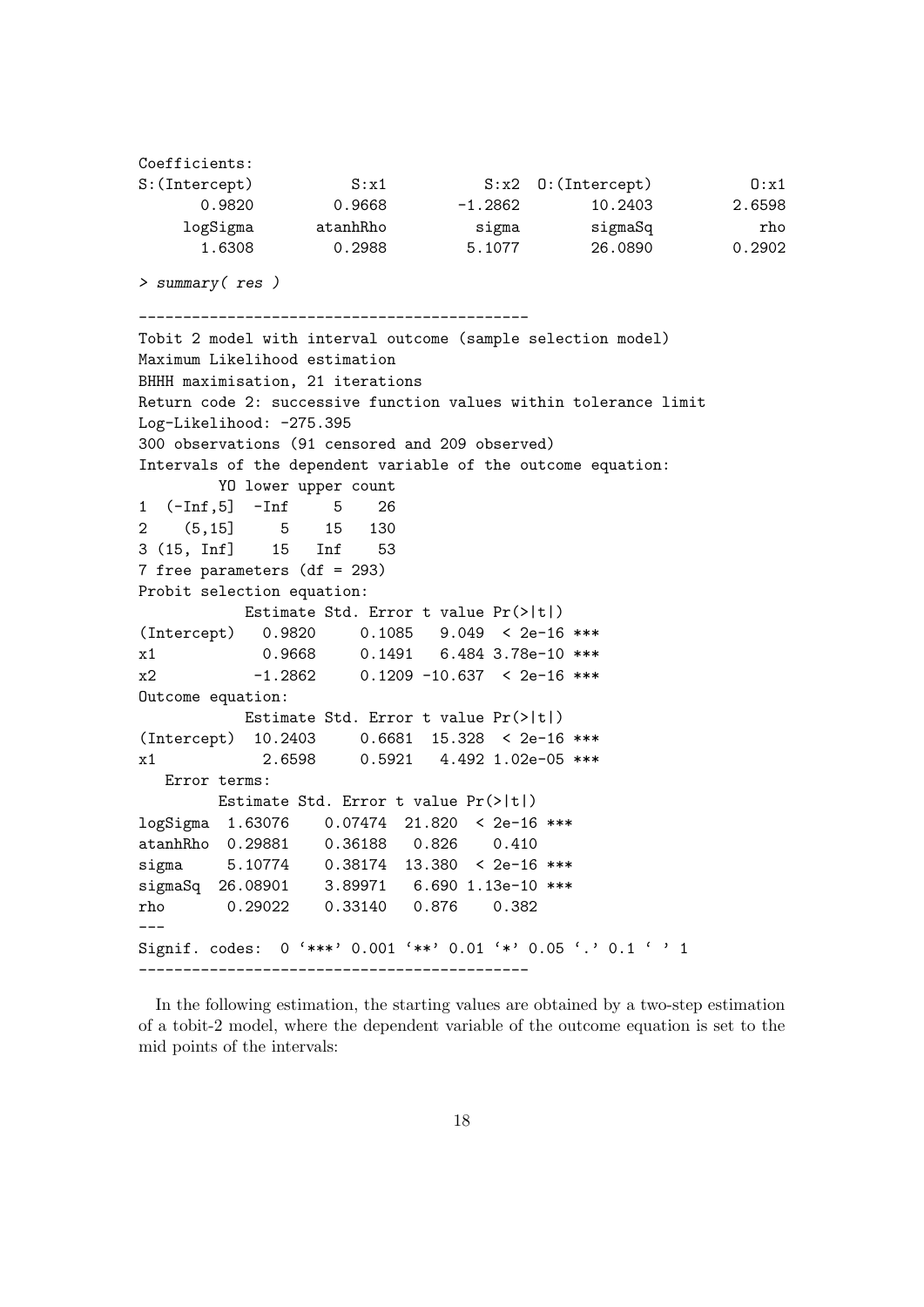```
> res2 <- selection( yS - x1 + x2, yD - x1, data = dat, boundaries = bound,
+ start = "2step" )
> res2
Call:
selection(selection = yS \tilde{x} x1 + x2, outcome = y0 \tilde{x} x1, data = dat, start = "2step"
Coefficients:
S:(Intercept) S:x1 S:x2 O:(Intercept) O:x1
      0.9820 0.9668 -1.2862 10.2403 2.6598
    logSigma atanhRho sigma sigmaSq rho
      1.6308 0.2988 5.1077 26.0890 0.2902
> summary( res2 )
--------------------------------------------
Tobit 2 model with interval outcome (sample selection model)
Maximum Likelihood estimation
BHHH maximisation, 21 iterations
Return code 2: successive function values within tolerance limit
Log-Likelihood: -275.395
300 observations (91 censored and 209 observed)
Intervals of the dependent variable of the outcome equation:
       YO lower upper count
1 (-Inf,5] -Inf 5 26
2 (5,15] 5 15 130
3 (15, Inf] 15 Inf 53
7 free parameters (df = 293)
Probit selection equation:
          Estimate Std. Error t value Pr(>|t|)
(Intercept) 0.9820 0.1085 9.049 < 2e-16 ***
x1 0.9668 0.1491 6.484 3.78e-10 ***
x2 -1.2862 0.1209 -10.637 < 2e-16 ***
Outcome equation:
          Estimate Std. Error t value Pr(>|t|)
(Intercept) 10.2403 0.6681 15.328 < 2e-16 ***
x1 2.6598 0.5921 4.492 1.02e-05 ***
  Error terms:
       Estimate Std. Error t value Pr(>|t|)
logSigma 1.63076 0.07474 21.820 < 2e-16 ***
atanhRho 0.29880 0.36188 0.826 0.410
sigma 5.10774 0.38174 13.380 < 2e-16 ***
sigmaSq 26.08900 3.89970 6.690 1.13e-10 ***
rho 0.29021 0.33140 0.876 0.382
```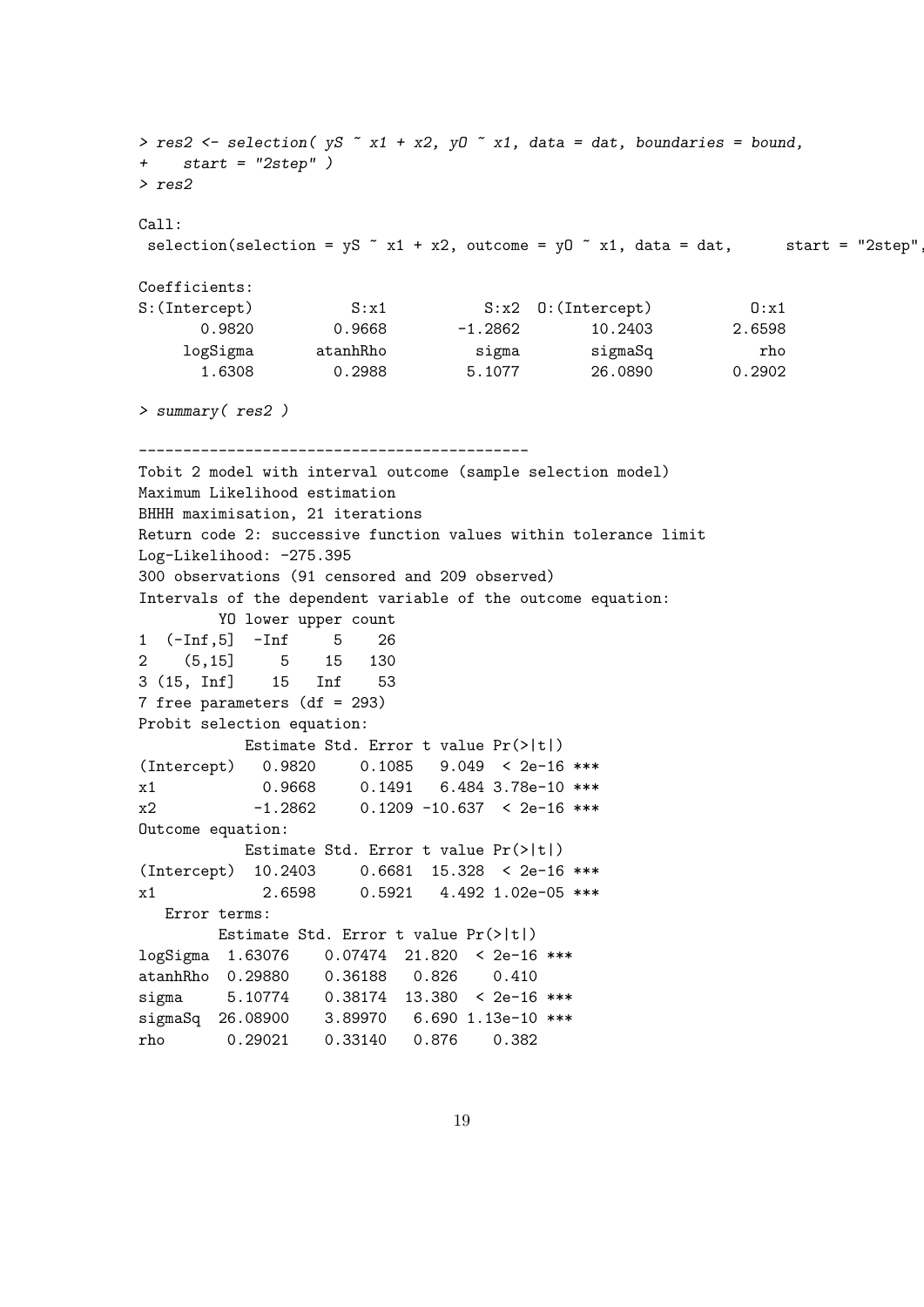Signif. codes: 0 '\*\*\*' 0.001 '\*\*' 0.01 '\*' 0.05 '.' 0.1 ' ' 1

--------------------------------------------

The following commands compare the starting values and the estimated coefficients:

```
> # compare starting values (small differences)
> cbind( res$start, res2$start, res$start - res2$start )
                [,1] [,2] [,3]
(Intercept) 0.9818072 0.9800827 0.001724574
x1 0.9663185 0.9686013 -0.002282885
x2 -1.2866893 -1.2808419 -0.005847461
(Intercept) 10.3990738 10.3516223 0.047451510
x1 3.7408112 3.7642665 -0.023455273
logSigma 4.2797893 4.2813219 -0.001532652
atanhRho 0.2362382 0.2550566 -0.018818413
> # combare estimated coefficients (virtually identical)
> cbind( coef( res ), coef( res2 ), coef( res ) - coef( res2 ) )
                [,1] [,2] [,3]
(Intercept) 0.9820207 0.9820209 -2.186942e-07
x1 0.9667788 0.9667789 -1.484320e-07
x2 -1.2862335 -1.2862333 -2.546365e-07
(Intercept) 10.2402931 10.2403019 -8.764296e-06
x1 2.6597945 2.6597881 6.368136e-06
logSigma 1.6307571 1.6307570 1.082407e-07
atanhRho 0.2988073 0.2988007 6.581781e-06
sigma 5.1077402 5.1077397 5.528652e-07
sigmaSq 26.0890100 26.0890044 5.647783e-06
rho 0.2902207 0.2902147 6.027421e-06
```
#### 8 Example with the 'Smoke' dataset

The following command loads the dataset:

```
> data( "Smoke" )
```
---

The following command creates a vector with the boundaries of the intervals:

```
> bounds <- c( 0, 5, 10, 20, 50, Inf )
```
The following command estimates the model with few explanatory variables:

```
> SmokeRes1 <- selection( smoker ~ educ + age,
+ cigs_intervals ~ educ, data = Smoke, boundaries = bounds )
```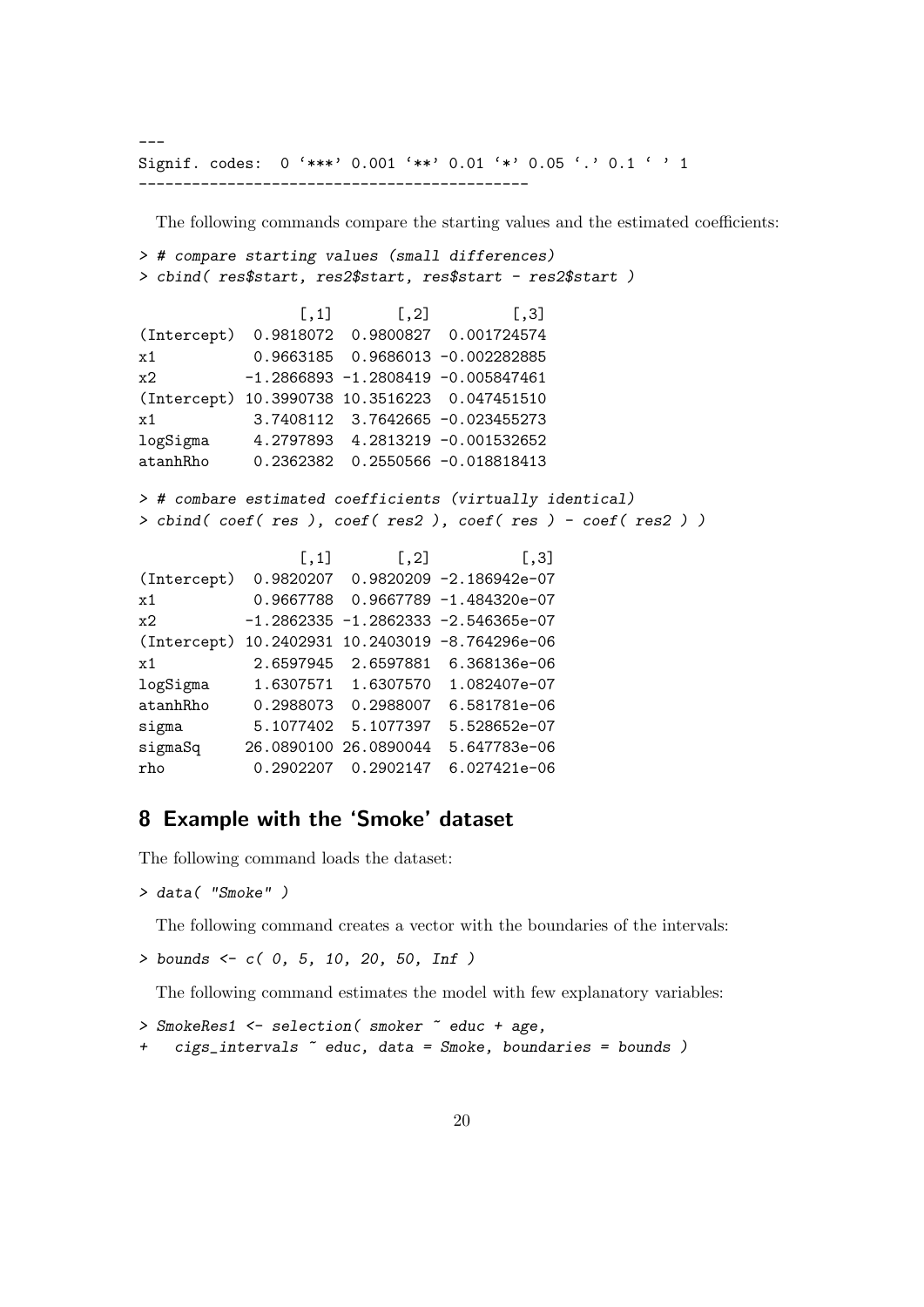The following command estimates the model with more explanatory variables:

```
> SmokeRes2 <- selection( smoker ~ educ + age + restaurn,
   + cigs_intervals ~ educ + income + restaurn, data = Smoke,
    boundaries = bounds)
```
The following commands test whether adding further explanatory variables significantly improves the explanatory power of the model:

```
> library( "lmtest" )
> lrtest( SmokeRes1, SmokeRes2 )
Likelihood ratio test
Model 1: selection(selection = smoker \tilde{ } educ + age, outcome = cigs_intervals \tilde{ }educ, data = Smoke, boundaries = bounds)
Model 2: selection(selection = smoker \tilde{ } educ + age + restaurn, outcome = cigs_intervals \tilde{ }educ + income + restaurn, data = Smoke, boundaries = bounds)
  #Df LogLik Df Chisq Pr(>Chisq)
1 7 -940.54
2 10 -936.30 3 8.4705 0.03723 *
---
Signif. codes: 0 '***' 0.001 '**' 0.01 '*' 0.05 '.' 0.1 ' ' 1
> waldtest( SmokeRes1, SmokeRes2 )
Wald test
Model 1: selection(selection = smoker \tilde{ } educ + age, outcome = cigs_intervals \tilde{ }educ, data = Smoke, boundaries = bounds)
Model 2: selection(selection = smoker \tilde{ } educ + age + restaurn, outcome = cigs_intervals \tilde{ }educ + income + restaurn, data = Smoke, boundaries = bounds)
  Res.Df Df Chisq Pr(>Chisq)
1 800
2 797 3 7.8636 0.04892 *
---
Signif. codes: 0 '***' 0.001 '**' 0.01 '*' 0.05 '.' 0.1 ' ' 1
```
Both tests indicate that—at 5% significance level—the model with more explanatory variables (SmokeRes2) has significantly higher explanatory power than the model with fewer explanatory variables (SmokeRes1).

#### References

<span id="page-20-0"></span>Petersen, S., Henningsen, G., and Henningsen, A. (2017). Can changes in households' life situations predict participation in energy audits and investments in energy savings? Unpublished Manuscript. Department of Management Engineering, Technical University of Denmark.